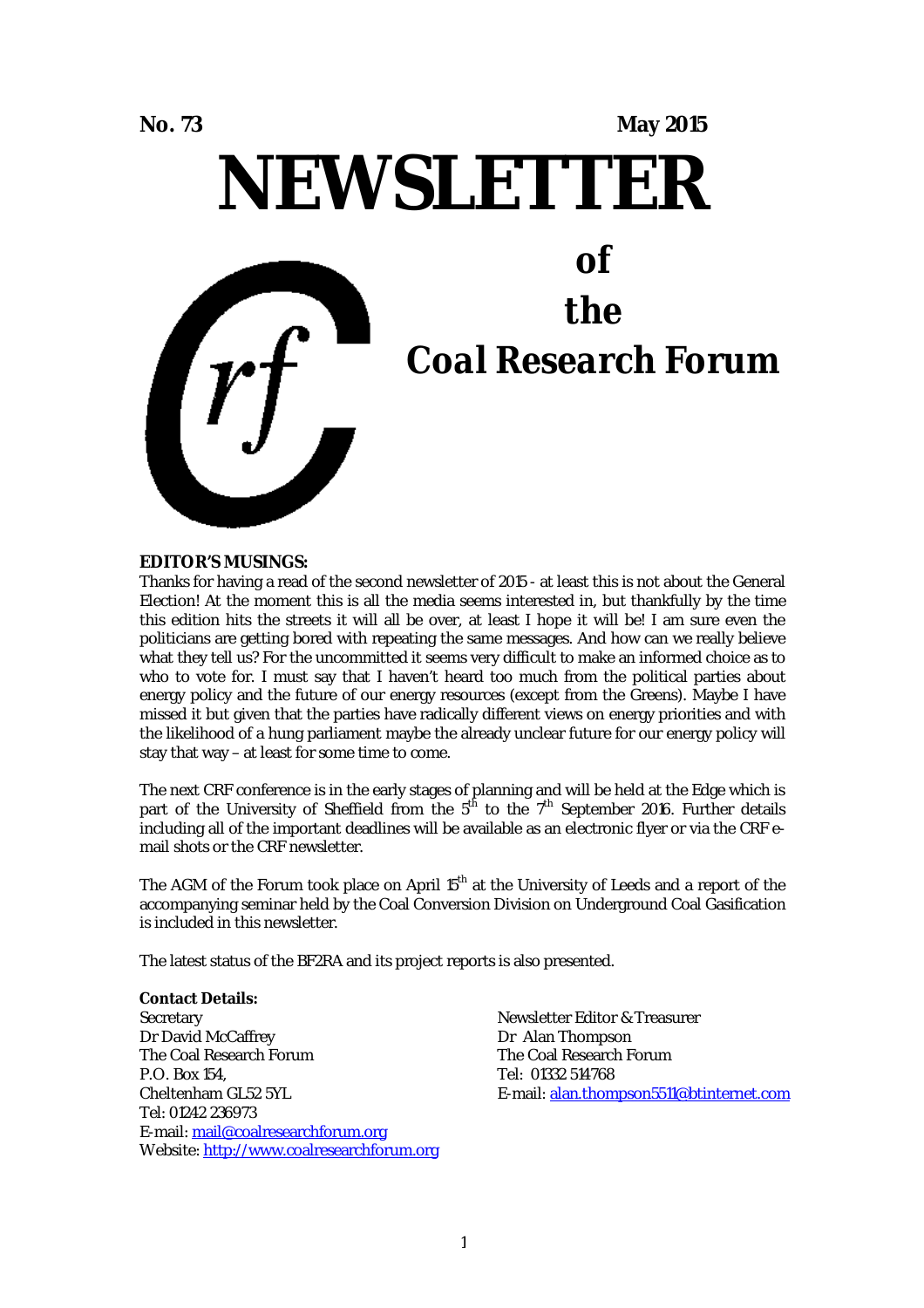## **Student Bursaries for 2015-2016**

Travel and subsistence bursaries for up to £300 are on offer to bona-fide full-time students who wish to attend appropriate National and International coal-related conferences, (please see the Calendar of Coal Research Events for details of future conferences), and whose supervisor is a member of the Coal Research Forum. To apply, please send the abstract submitted to the conference with a brief supporting letter from your supervisor together with details of the expected expenditure and other sources of funding applied for, to:

> Prof. J.W. Patrick, Dept. of Chemical and Environmental Engineering, Faculty of Engineering, The University of Nottingham, Energy Technologies Building, Innovation Park, Triumph Road, Nottingham NG7 2TU

The requirements for eligibility for award of a bursary are that the recipient will submit a short report about his or her impressions of the conference to the Newsletter Editor for inclusion in the next edition. In addition, this report will provide some brief details of the beneficiary, their topic of study and the reasons for wishing to attend the conference. Potential applicants should see the template for these reports on the CRF website, www.coalresearchforum.org, where such reports must comply with these requirements.

Please note that these bursaries are only for travel and subsistence to attend the conference, (i.e. not for conference or other fees). In addition, priority will be given to applicants who will be attending the whole of a conference rather than one day of a multi-day event and will be using the conference accommodation provided should this be required. It may not be possible to fund all applications for bursaries or meet the request in full as this will depend on the funds available at the time.

## **Preliminary notice of 11th European Conference on Coal Research and Its Applications**

The next ECCRIA conference, number 11, has been arranged to take place at the University of Sheffield over three days starting on Monday  $5^{th}$  to Wednesday  $7^{th}$  September 2016. The organising committee has been agreed and specific venues have been identified. The call for abstracts is expected to be circulated by the time this newsletter is produced and the first key deadline for the submission of abstracts is 29<sup>th</sup> January 2016. Further key dates will be made known in the Call for Abstracts.

## **Report of 26th Annual Meeting and Meeting of the Coal Conversion Division 15th April 2015 University of Leeds**

The 26<sup>th</sup> Annual Meeting of the Coal Research Forum was held in conjunction with a Coal Conversion Divisional meeting in the Engineering, (Houldsworth), Building of the University of Leeds. The format chosen was to hold the Annual Meeting at lunch time preceded and followed by a series of technical sessions.

The attendees were welcomed by Professor Alan Williams who, as urgent BF2RA duties called, then swiftly handed over to Dr Bill Nimmo to introduce the sessions. Session 1 of the Coal Conversion meeting was chaired by Professor John Patrick of the University of Nottingham and was entitled "Underground Coal Gasification".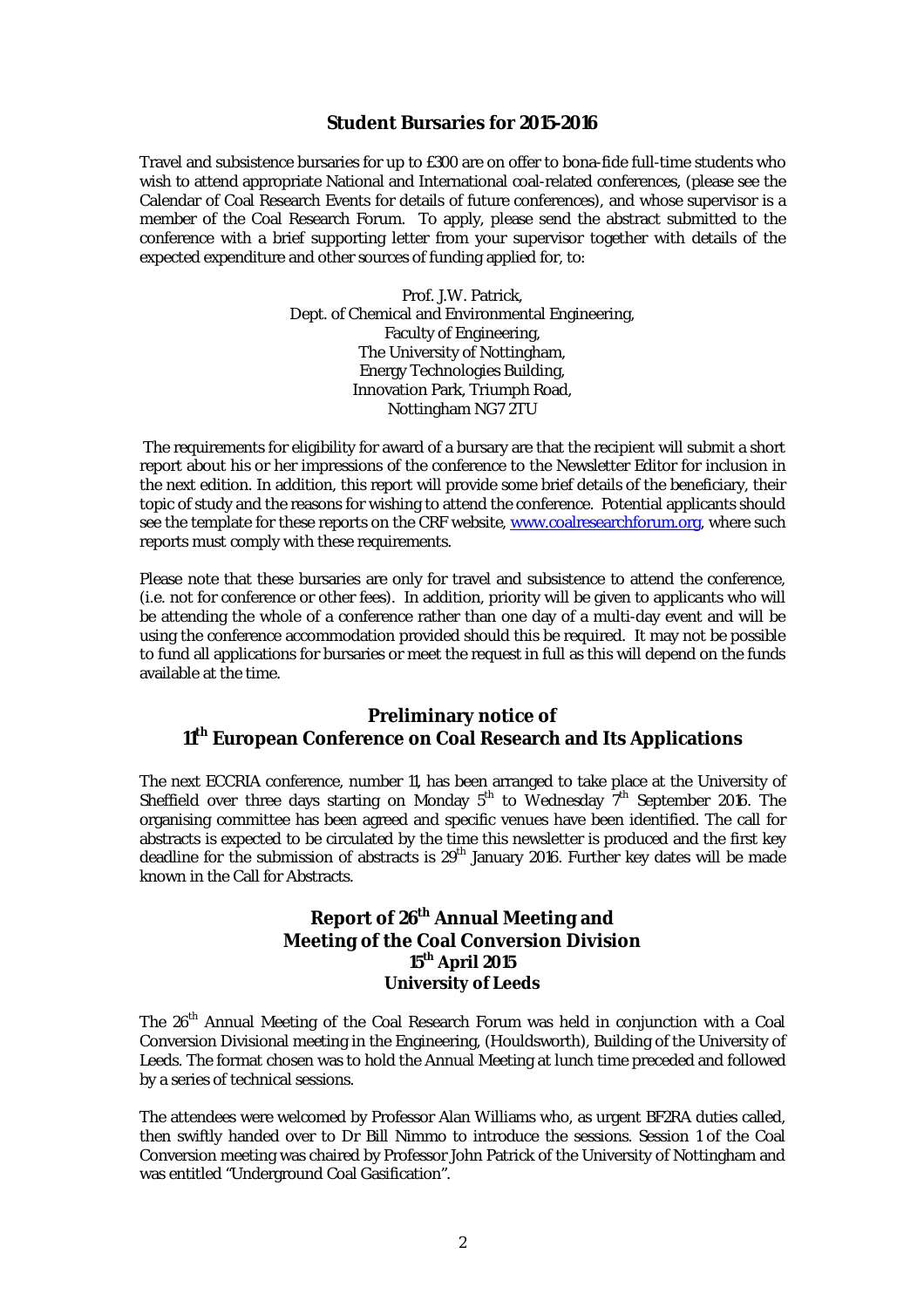The first paper was given by Dr. Lesley Sloss of the IEA Clean Coal Centre and was entitled "Underground Coal Gasification, the Present and the Future". Lesley began by briefly outlining the set up at the IEA Clean Coal Centre and explained that the organisation was neither pro or anti UCG – it simply reports the facts. The talk was structured to describe current and future energy paths, the drivers for clean coal and where UCG could fit into this scenario. Lesley admitted that she was not an expert in UCG and referred those in need of a detailed background to the 'bible' written by Gordon Couch in 2009 – IEA Report CCC151.

Lesley showed that although world energy demand is rising, electricity consumption in the non-OECD countries is rising at an incredible rate. The challenge is that although developed regions are focusing on energy efficiency and CO2 reduction there still remain 1.3 billion people without electricity and 2.6 billion who lack clean cooking facilities even though they have potential access to coal. What emerging regions really need is investment in clean and affordable energy. Fossil fuel reserves are higher than many people realise with proven reserves for coal of 142 years, gas of 61 years and oil of 54 years.

*[450 Scenario: A scenario presented in the World Energy Outlook that sets out an energy pathway consistent with the goal of limiting the global increase in temperature to 2°C by limiting concentration of greenhouse gases in the atmosphere to around 450 parts per million of CO2.]*

Lesley then showed a slide which outlined the increase in primary energy demand and CO2 emissions with time. This showed a significant divergence away from the 450 Scenario meaning that the  $2^{\circ}$ c increase would not be met.

The concept of HELE technology (High Efficiency Low Emission) was then introduced. This involves high efficiency ultra and supercritical and gasification processes, state-of-the-art flue gas cleaning and CCS. Lesley indicated that HELE technology was almost available at this time but was not cheap. The Isogo Thermal Power plant in Japan, with an efficiency of ~47%, was illustrated to show what is achievable.

Legislation is taking place throughout most of the world to lower emission limits but it is proceeding at different rates. Legislation appears to be linked to the amount of energy used with high users such as Europe having the most demanding emission limits. The trend in OECD coal plants is towards efficient particulate control systems with >90% sulphur control and >80% nitrogen oxide control. Coal plants must either meet new emission limit values, must trade within bubbles, must switch fuels or must close and many coal plants in Europe and the USA are being phased out. In the EU, North America, Japan and China, coal plants which wish to continue operating into the next decade must be clean and efficient. Despite coal being "cheap", maintaining a compliant coal plant is becoming expensive and some older plants do not merit the investment to remain open. New plants must meet even stricter emission limits including, in some regions, either efficiency standards or CO2 limits.

The current average for CO2 emissions for coal plants is >900 kg/MWh. The proposed CO2 limits for new build coal plants vary as follows:- European Investment Bank target (above which funding will not be given) 550 kg/MWh; USA 500 kg/MWh (1,100 lbs/MWh); Europe 500/450 kg/MWh and Canada 420 kg/MWh.

Lesley then showed data comparing the cost of a variety of clean coal options including nuclear, IGCC and others which indicated that UCG with CCS for a 350MW CCGT was the lowest cost option.

Getting funding is challenging and last year the World Bank announced a new directive to limit financing of coal-fired power plants to "rare circumstances" (although this may be reviewed). Similar policies issued by the Obama Administration have sought to prevent investments into coal-fired power plants by the Treasury Department and the Export-Import Bank, but South Africa alone has some 30 billion tonnes of coal reserves. Zimbabwe has another 500 million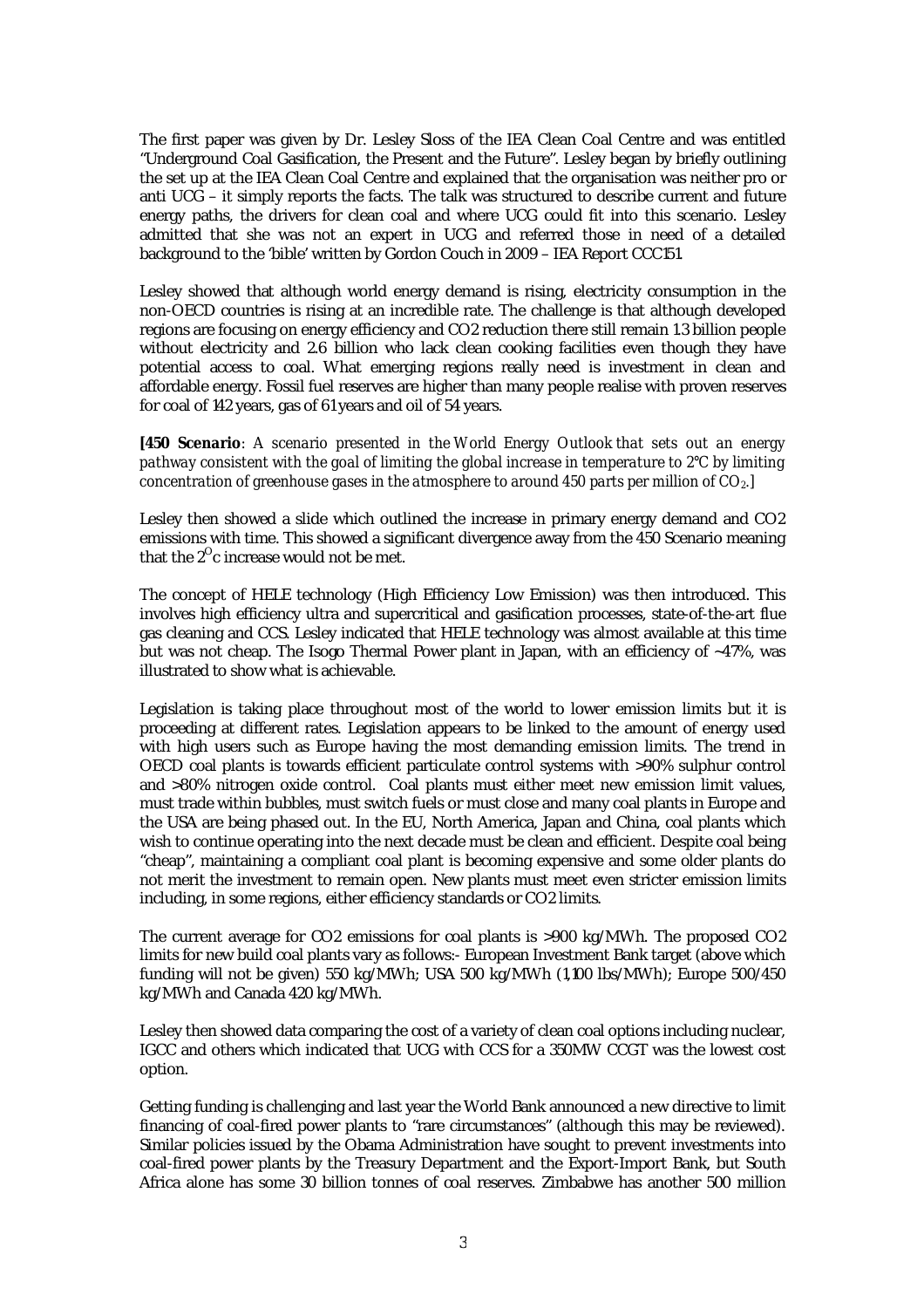tonnes. Tanzania and other countries also have plentiful coal resources. So what is the future for coal? In the developed world, the challenge is compliance - methods of coal combustion will need to change to meet HELE requirements to remain part of the future energy mix. In the emerging world, the challenge is more often funding and accessibility.

Does this mean that UCG may be a means of moving coal into the "healthier" gas market? Data was presented which showed UCG can be cleaner than conventional coal so it is possible although there is opposition, albeit often ill-informed, to UCG in much of the media.

Lesley posed the question "Can UCG be seen as a HELE option?" IEA comments are that UCG using state-of-the-art gas turbines could approach the efficiencies achieved by IGCC (up to 45% or more); UCG might offer a relatively simple and low-cost way of storing CO2 and given favourable geological conditions CO2 from reacted syngas could be stored underground in the cavities created by the UCG process.

A number of new developments have been announced including Linc Energy (MoU) for a 400 MW UCG project in Tanzania to provide power to the Tanzanian electricity grid by 2017 (announced 6th Aug 2014). On the 4th August 2014, it was announced that the Indian Government are preparing a draft policy on UCG. Several coal blocks have been identified for UCG purpose for government companies in the state and the applications for the same have been invited. New projects in the UK involve Cluff Natural Resources who currently has a 100% working interest in nine UCG licences in the UK covering a total of 690 km $^2\!$ . This includes sites in the Dee Estuary, Kincardine, Durham and Maryport. Five Quarters are also investing in a UCG portfolio.

The potential markets for UCG in the UK includes feedstock for petrochemical industry; primary electricity generation (CCGT); fuel gas for energy intensive industry; gas-to-liquids processes; fuel for the Hydrogen economy and fertilizer (ammonia) and methanol production which will offset natural gas use.

Lesley closed her very interesting talk by summarising the challenges for UCG. These were obtaining funding towards commercialisation, proving its potential as an unconventional gas source; an improved media and public perception and finally proof of CCS potential and inclusion as a HELE option.

The next presentation was by Dr. Michael Green, UCG Engineering Ltd., who spoke about **"**UCG: Practical Experience with UCG Trials". Michael reviewed the major developments in UCG starting from the early Russian work of the 1930's through the continuing work in the USSR into the 1960's and 70s. Michael explained how technological innovations had improved the gasification process over the years and how following the US trials in the 1970's to 90's programme the EU embarked on its own programme. The success of the El Tremedal project in Spain, which ran from 1991 until 1997 and in which Michael had a major role, was also described. Many projects were discontinued due to physical challenges such as the depth or characteristics of the coal and the relative inexperience with the technology. Others closed simply due to the economics, with the drop in natural gas prices making some US projects no longer financially viable.

Currently there are activities ongoing in Europe with the EU funding the HUGE project at the Barbara mine in Poland as well as the TOPS project in Bulgaria, the latter aiming to combine UCG with CCS. BHP is currently a co-funder of the new Africary project in South Africa and Shemna Industries in China is claiming success with the SinoCoking Ltd syngas project. Mike seemed somewhat sceptical at the quantity of gas which the SinoCoking claim to have produced since the project started. Michael then closed his talk by expressing optimism for the new UCG projects being developed by CNR and Five-Quarters in the UK and listed what he regarded as the current leading UCG projects: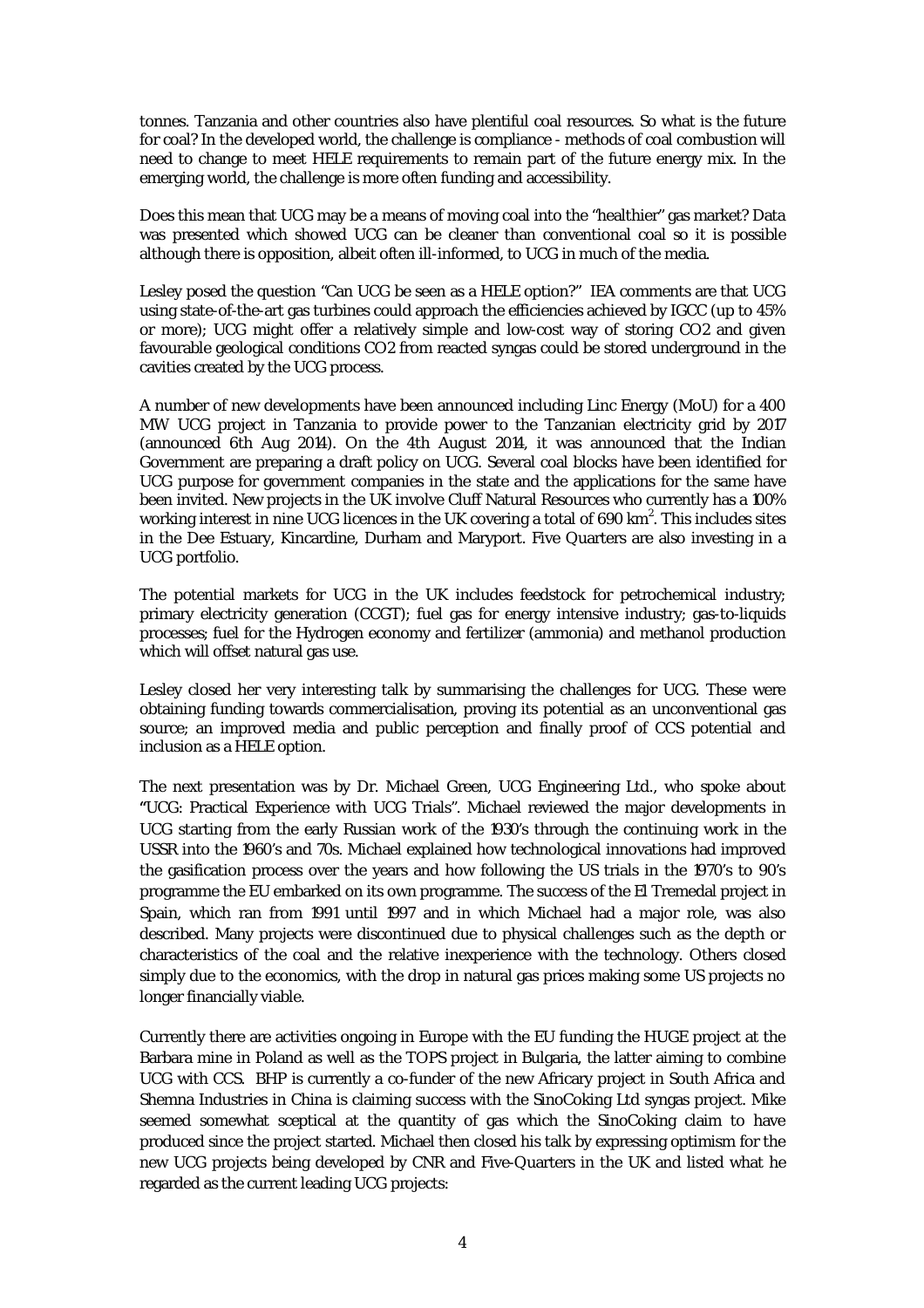Linc Energy in Wyoming, USA; Carbon Energy in Queensland, Australia; SinoCoking in China; KHW in Poland; Eskom (Majuba) in South Africa; ENN Xinao Group in China and Yerotzigas in Uzbekistan

"The Commercialisation of UCG" was the topic of the next presentation which was given by Dr. Dermot Roddy of Five-Quarter Energy Holdings Ltd. Dermot began by outlining the scale of the UK opportunity for UCG with 10,000 billion tonnes of sub-sea coal being located under the North Sea. The scale of the global opportunities for coal, shale gas and tight gas was also highlighted.

*[Tight gas is natural gas produced from reservoir rocks with such low permeability that massive hydraulic fracturing is necessary to produce the well at economic rates. Tight gas reservoirs are generally defined as having less than 0.1 millidarcy (mD) matrix permeability and less than ten percent matrix porosity].*

A number of options need to be borne in mind before commercialisation of UCG is implemented. Firstly, should the manufacture of syngas for chemicals be the desired route and if so which sector from the many available should be chosen? Secondly, what business niche is the developer looking at? Would they be an owner-operator with a few assets, an international licensor of technology, a roving consultancy or some combination of all of them? Thirdly, does the developer have access to the right type of coal in order to produce the syngas of choice? From a company perspective, does the developer have a competitive edge and, if so, what is it and is it protected?

Dermot then discussed demonstrator projects. These very expensive exercises but they are necessary to show that you have the right coal for the job, to demonstrate that your competitive edge is real, to gather data needed for designing the commercial-scale plant and to win the confidence of investors, customers, regulators & communities. It needs to be recognised that raising money to build a plant that is not designed to make money is hard work!

The scale of investment and risk needs very careful scrutiny as global variations can affect the viability or otherwise of gasification plant. For example, in the US the cost of shale gas is six times lower than in Asia leading to a marked difference in ethylene cost (\$316 per ton compared with, \$1,717 per ton).

Two options for UCG were mooted; the so-called gas-to-wire concept where the gas produced is burnt in a system to generate electricity directly and as a fuel in an IGCC plant. The gas-to-wire concept would require agreements on the mode of running and power purchase.

A vital task in any development is the PR aspects of UCG. Concerns amongst the public include noise and nuisance, effect on aquifers, seismicity, gas explosions, wildfire, metal and organic substances and pollution migration and leaks. The degree of interrogation will increase as the larger the scale of the testing.

Key to the successful development of new UCG plant is the successful demonstration of CCS and Dermot presented a timeline which showed that by 2025, 20 million tonnes of CO2 could be stored underground.

Greenhouse gas issues need to be addressed by the would-be developer of commercial scale UCG. Questions such as what percentage of CO2 will be captured from your raw syngas? Starting from when and where will it be stored? Who is accountable for the CO2 storage facilities? Are they mandatory or voluntary? What about GHG emissions arising in the gas processing plant itself? What is the carbon footprint of your utility supplies e.g. electricity for the ASU? What about GHG emissions during construction? More widely, what is the fate of CO2 arising from use of the gases that you sell to others? Some may wish to draw the boundary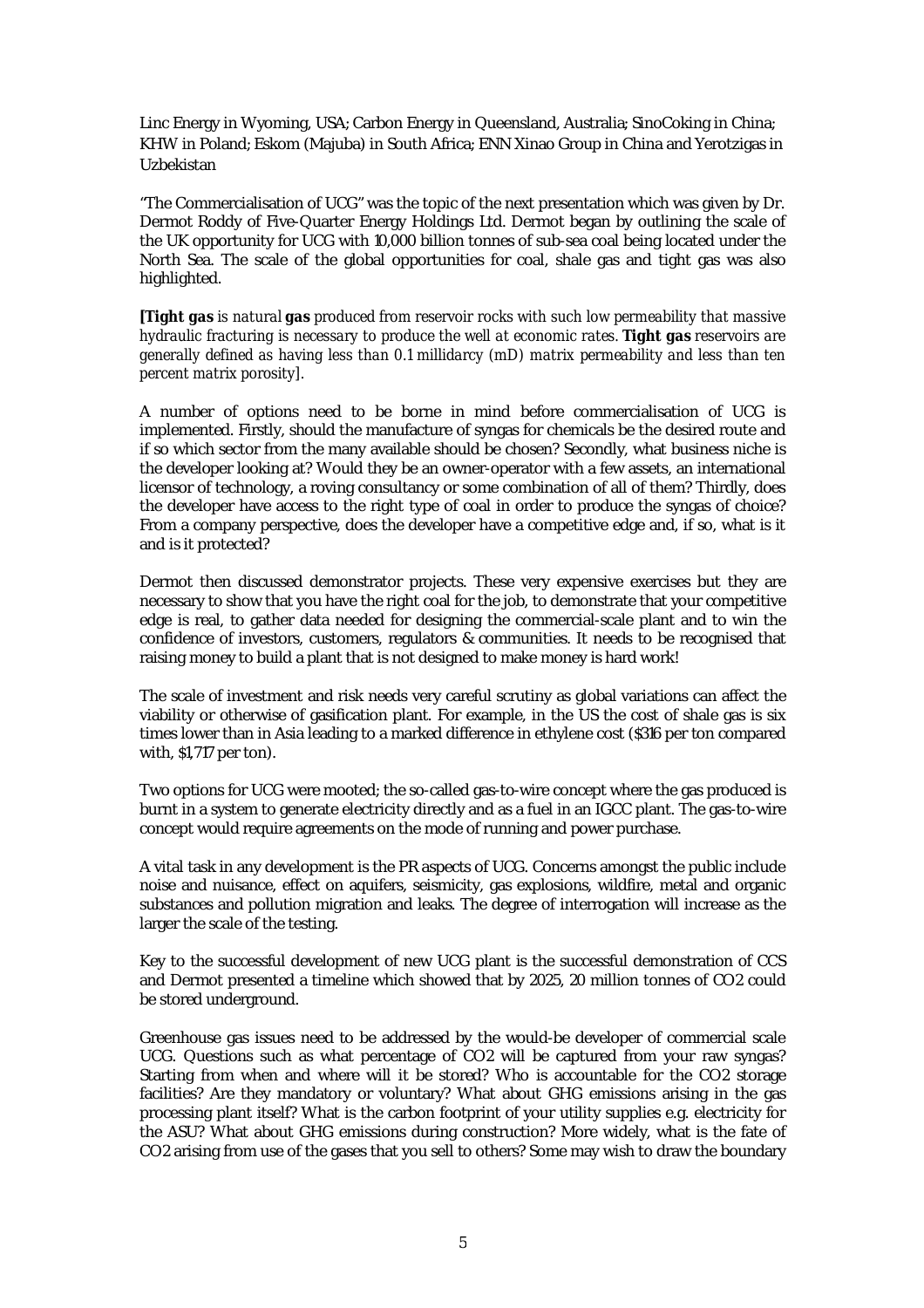much wider than your facility and compare them with alternative routes to various end products from different raw materials.

Dermot then drew his presentation to a close with a summary of CO2 utilisation options, not capture, Safety, Health and Environment management considerations and an investment overview.

The next speaker was Mr. Tom Smyth, of the UK Government's Department of Business, Innovation and Skill who provided an insight into "UCG – Current UK Policy and Opportunities for Growth". As at the time of the meeting Parliament had been dissolved prior to the General Election and so Tom had had to remove all sensitive reference from his presentation. Tom first slide showed the industrial strategy of the UK Government where it attempts to provide a longterm approach to support business confidence and growth. One of the strands of this support was via Strategic Sector partnerships of which the one most relevant to UCG was the Chemical Growth Strategy.

*[The Chemistry Growth Partnership (CGP) will enable Government and industry to work together over the long term to address the key challenges and opportunities for the chemical sector. The Partnership comprising business leaders from the chemical sector has agreed to pursue key work themes around energy, innovation and supply chains in order to achieve its vision of a 50 per cent growth by the year 2030.]*

Deep coal mining in the UK will cease in 2017 with the closure of the remaining three mines although some surface mining will continue. However, there is a potentially significant role for coal to play in the future as a replacement for expensive naphtha which is derived from the extraction of oil. Steam cracking of naphtha is used to produce a vast array of chemicals but the feedstock is expensive, supply is insecure and carbon emissions are an issue. The growing market for chemicals could be supplied by exploitation of syngas from UCG (unconventional gas), or biofuels and wastes. This would reduce the energy costs and provide a cheaper feedstock and a more secure supply chain. Tom concluded his talk by showing how the creation of a new ethane cracker in the US provided a huge boost to the local business environment and produce significant profits in the future.

The closing talk before lunch was given by Mr Kenneth Fergusson, a member of the UCG Association, and was entitled "UCG versus Shale Gas: Chalk and Cheese". Ken, who was Chief Executive of The Coal Authority until his retirement in 2001, was able to give us the benefit of his experience in the field of coal-related developments in the UK over many years. He began by comparing the forecast UK generating costs of various power generation options. The cost had been generated in 2009 but Ken had found them to be little changed since then. For new fossil-fuel stations the cost of CCS was included Figures obtained are as follows:-

| Offshore wind            | £140 - 170/MWh                      |
|--------------------------|-------------------------------------|
| Onshore wind             | £80 - 100/MWh                       |
| New nuclear              | £93/MWh                             |
| Clean coal (combustion)  | £110/MWh                            |
| Coal gasification (IGCC) | £110/MWh                            |
| Existing CCGT (No CCS)   | $E60 - 100/MWh$                     |
| New CCGT + CCS           | £90 - 110/MWh                       |
| $UCG + CCS$              | £70/MWh (cost of coal not included) |
|                          |                                     |

So what about the costs of UCG in 2015? In 2010, the cost of generating power in the UK on a CCGT fed with UCG gas, including CCS, was calculated as £66/MWh (using the methodology of the Mott Macdonald report for DECC, June 2010, comparing a wide range of power generation methods). Today, that figure may have inflated to around £70/MWh. Note that no cost of coal (royalty) is included. UK bulk power prices have risen from £40/MWh to £50/MWh and may yet continue to rise. However, none of the forecast clean generation costs except UCG comes close to maintaining this.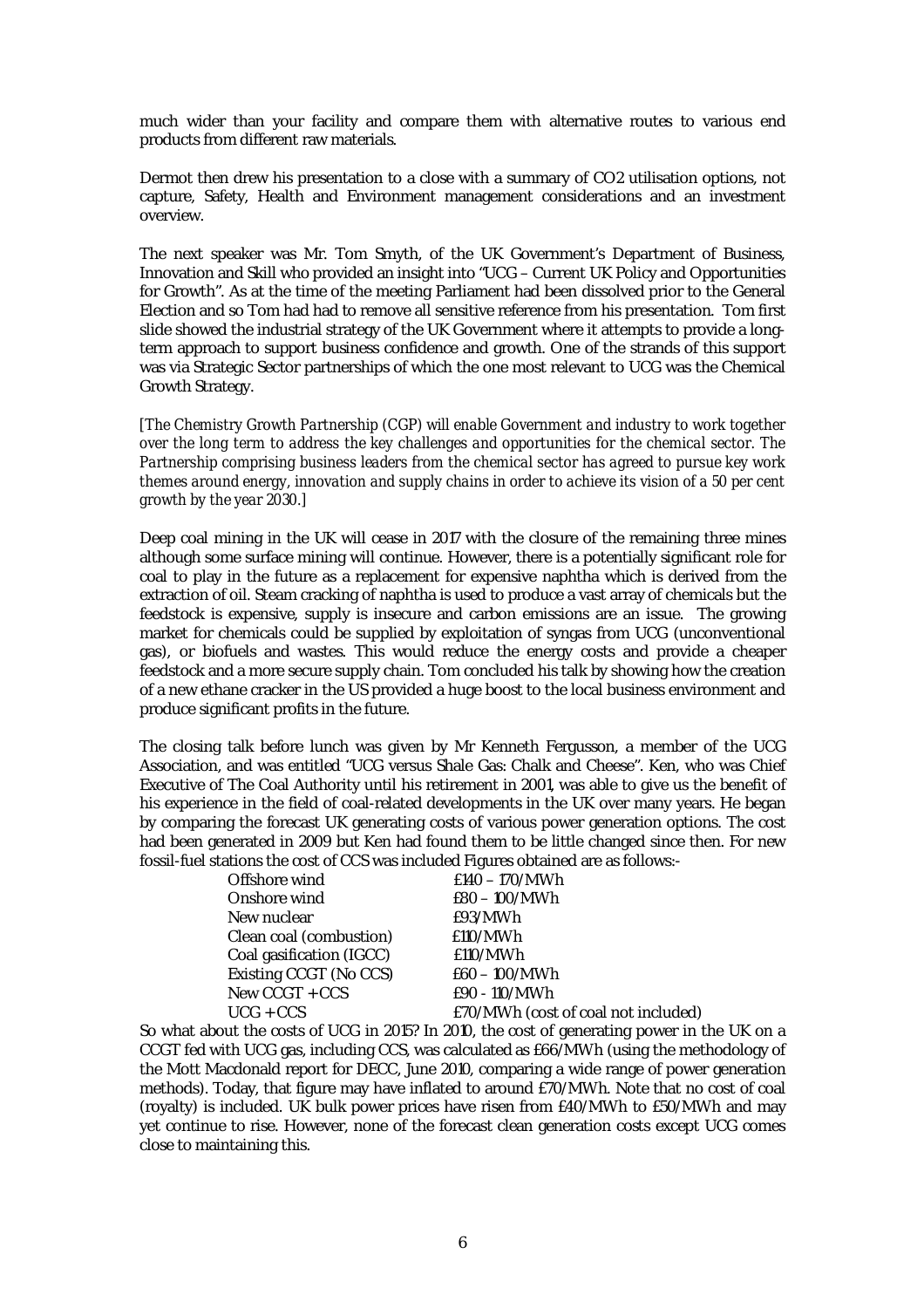According to Ken, the scope for UCG in the UK is clear. In common with many European countries, UK is facing a crisis of shortage of generation capacity and increase in generation costs. Coal has been the lowest-cost source of power, but coal burning has been coming under increasing environmental pressure. Even so there remain enormous resources of coal in Britain. No other generation method, not even prolific shale gas, can match the expected cost of power generated from UCG gas.

Ken then moved on to the main theme of his talk, the difference between UCG and shale gas. There are six areas of significant differences; composition of gas, CO2 removal, economics, environment, licensing and area required.

Regarding gas composition, raw syngas is typically 20 – 40% CO2, plus CH4, CO and H2, with CV about one-third that of natural gas. By scrubbing out this CO2, the CV increases to about half that of natural gas. CH4 and CO can be reformed to CO2 plus H2. By removing all of the CO2 the residual fuel gas is essentially H2. Syngas is not readily convertible to pipelinespecification natural gas equivalent; however shale gas, in contrast, is marketable as conventional natural gas.

It should be realised that burning UCG syngas in the UK required carbon capture. The UCG wellhead pressure is typically above 30 bars and its high CO2 content allows the use of physical rather than chemical absorbents. The cost of CO2 capture and storage from UCG is calculated at less than \$30/t carbon or \$14/t CO2, much lower than has been reported for other systems. The cost of flue gas scrubbing from shale gas can be five times greater than for UCG syngas. Shale gas could be reformed and CO2-scrubbed before combustion but would be expensive.

In economic terms the cost of shale gas is probably not likely to undercut UCG. Shale gas in the UK is forecast to cost around the same as the present cost of natural gas and may be burnt initially without CCS but not in the medium to long term.

Environmental differences between UCG and shale gas are very clear-cut. UCG requires the strata and groundwater to be undisturbed and gas-tight. Unlike fracking it does not entail fracturing or pumping water out or chemicals into boreholes.

Separate licensing regimes apply in the UK for the extraction of shale gas or for UCG development and both cannot be worked in practice in the same location.

The energy produced by UCG per sq km of licensed area is an order of magnitude, even orders of magnitude, higher with UCG than with shale gas, depending on the number of coal seams accessible. The comparison is analogous to coal bed methane (CBM) where a given block of coal will produce about 20 times as much energy by UCG compared to CBM.

Ken then showed a map of areas in England and Wales where UCG licenses had been granted.

To summarise his presentation Ken concluded by saying that compared with other available means of power generation, UCG offers the likelihood of being a major, affordable, clean, domestic energy source. Furthermore, UCG does not justify the "reading-across" of objections raised to shale gas.

The technical sessions resumed after a very pleasant lunch with the afternoon programme being chaired by Dr Dermot Roddy of Five Quarter Energy Holdings Ltd.

The afternoon session was opened by Dr. Yong Sheng of the Department of Civil Engineering at the University of Leeds who described some of his groups work on "Modelling of the Geomechanical Response of UCG Operation". The research described by Dr Sheng was performed as part of a project entitled "Study of deep underground coal gasification and the permanent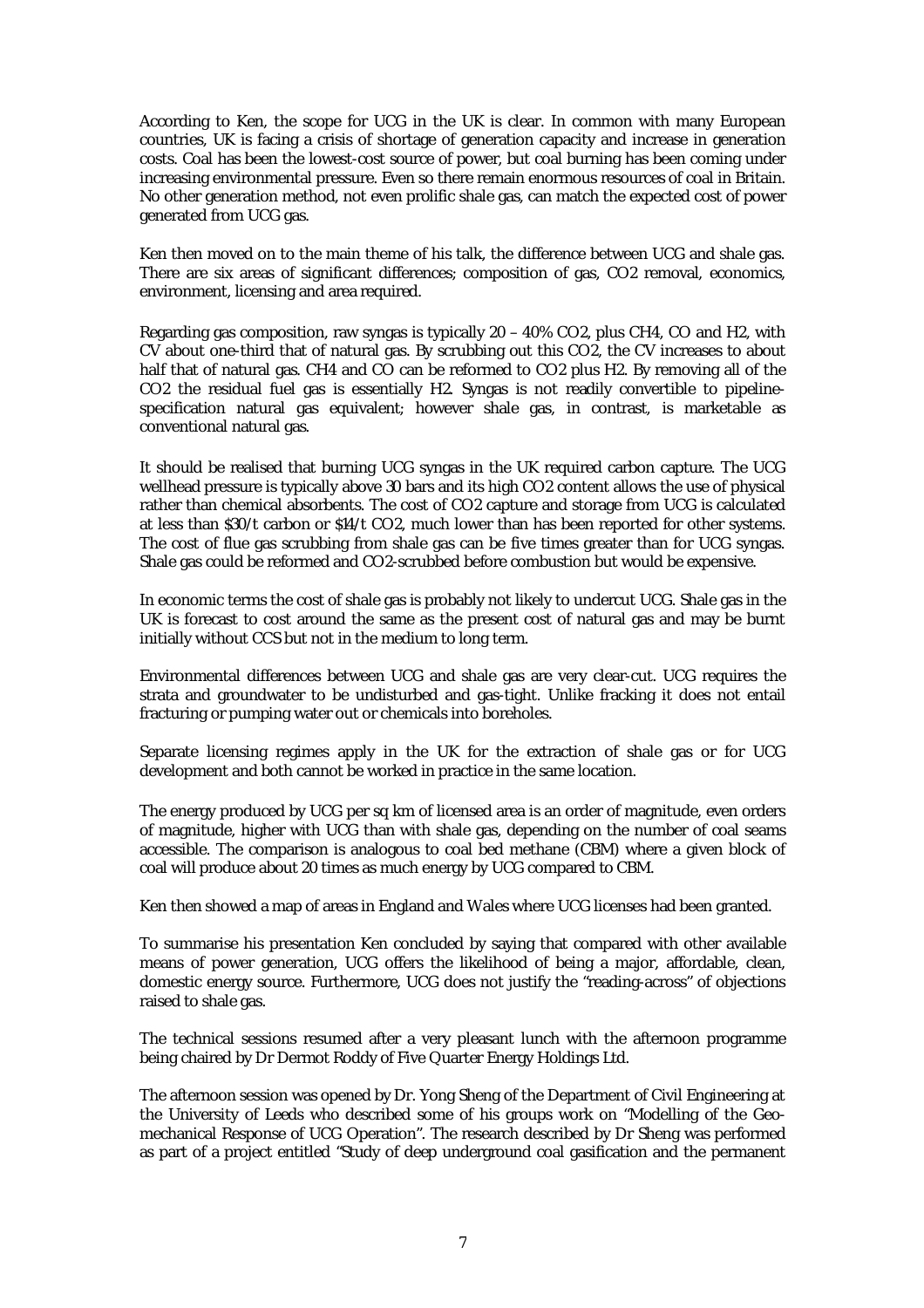storage of CO2 in the affected areas" - acronym UCG&CO2 STORAGE which was funded by the RFCS and of which the University of Leeds was one partner in a consortium.

The main subject of the UCG&CO2 STORAGE project was to evaluate the potential of deep lying coal seams (>1200m, like those of Bulgarian Dobrudzha Coal Deposit (DCD)) for the development of UCG and the subsequent sequestration of CO2 in the affected areas (e.g. the abandoned UCG cavity itself, the adjacent stressed coal or the overlying/underlying strata) by using the same borehole infrastructure. The key objectives were to investigate the factors that determine the technical suitability and environmental, and economic feasibility of the scheme, and demonstrate that the deep lying coal fields of the target area (DCD, and elsewhere), have the potential for deep UCG and are suitable for both energy production and CO2 storage, using the same drilling infrastructure.

The task of Dr Sheng's group included 3D coupled thermal-mechanical modelling of cavity growth and surface subsidence. The team were able to model the growth of the cavity and the stress levels under ignition conditions from one to three days. The coal in this area was subjected to significant levels of geological faulting and the team were able to measure the stress at the distribution of the fault and bed of the coal seam.

One of the project tasks for the Leeds team was to develop a basic numerical model to couple geotechnical and thermal modelling based on simplified geo-mechanical and thermal conditions for the prediction of UCG cavity growth using software called ABAQUS. The derived model was used to assess the level of risk of the product gas migrating through geologic faults and fractures. Data was also able to assess the likelihood of roof collapse. One of the main results was to provide site selection criteria for safe UCG operation. This included recommendations on coal seam thickness, distance to the overlying water-bearing unit, coal aquifer characteristics, proximity to faults, geotechnical strata properties, and available coal resources, number of seams to be gasified and gross calorific value of coal.

Washing to cool and prepare the UCG cavity for receiving CO2 was also modelled. When injecting CO2 into a UCG cavity the injection pressure must exceed the hydrostatic pressures in order to displace cavity water. This will prompt a number of geo-mechanical responses, such as fracture dilation, crustal uplift, and will potentially induce fracture. This risk may be accentuated by the collapse of the cavity roof or walls. To assess these potential effects valid geo-mechanical models for stress and rock deformation are required, as are coupled geomechanical/fluid-flow simulators. Work has been done to address these issues and some progress has been made but a number of modelling challenges still remain to be solved.

Mr. Juan Alvarez-Vazquez of the University of Glasgow then described his work on "Thermochemical Modelling of UCG". Juan was able to show a series of animations which simulated the changes which take place during the gasification of a coal seam. It is based on known chemical and physical transformations and showed cavity growth, heat and gas profile changes and char formation over a period of time. The animations were convincing especially when considering the complexity of the modelling process and the difficulty in validating the simulations.

Dr. Vasilis Sarhosis of Cardiff University's SEREN (Sustainable Energy Earth) project gave a talk on UCG Developments in Wales. The project is supported by two other Welsh universities, some local industries and the British Geological Society. The main aims of the project are to make Wales self-sufficient in energy and to provide an economic renewal strategy for Wales. Project work packages were based on UCG, ground source heat and carbon sequestration in coal and soil.

There are large coal resources in the South Wales Coalfield which are suitable for exploitation by UCG and amount to 220MT. The rank of the South Wales coal field shows a variation from sub-bituminous to anthracite. Deep UCG licence have been granted in South Wales although the heavy faulting in the seams gives some cause for concern. Another hazard is the existence of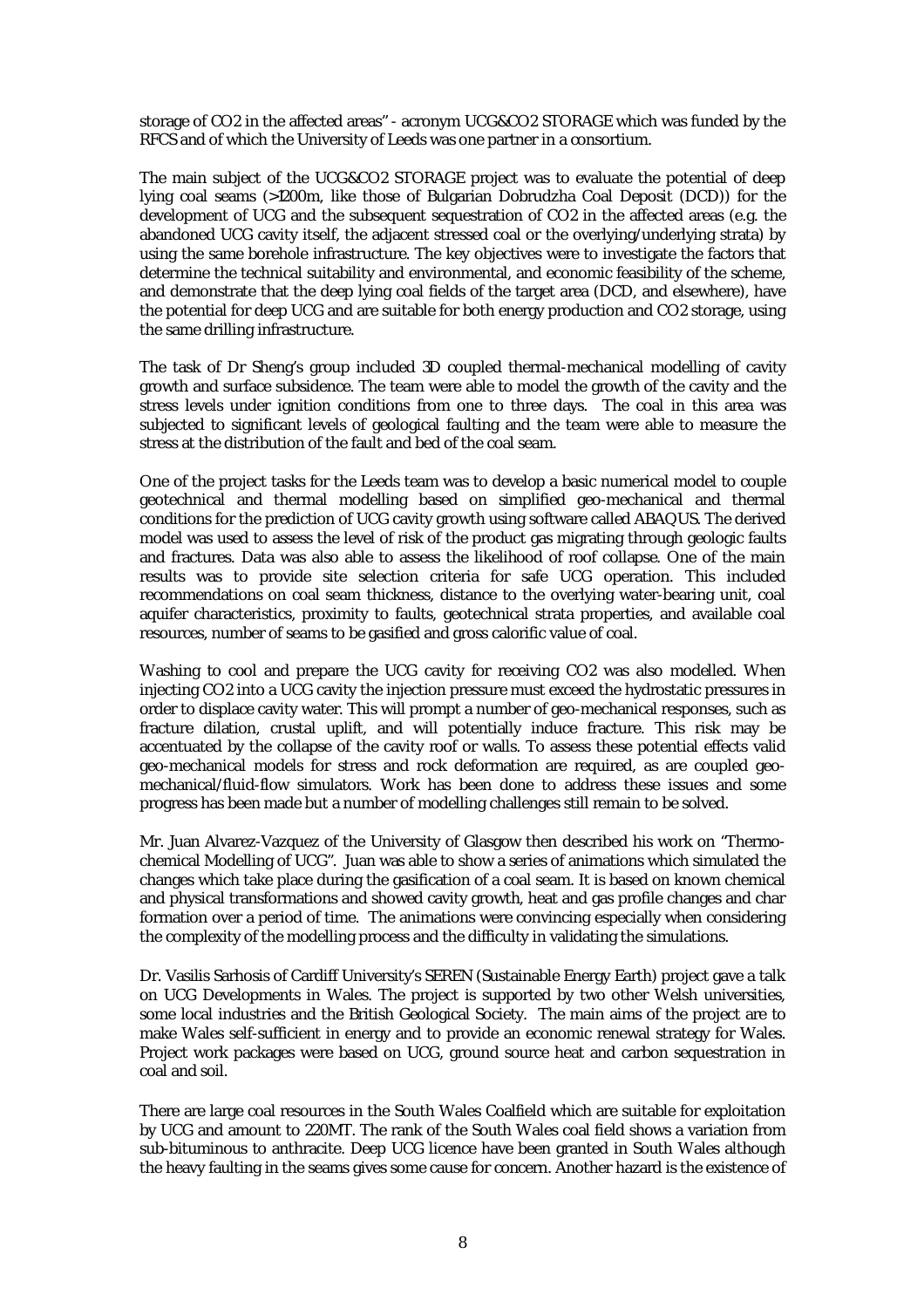previous coal workings not all of which have been documented. Additional challenges include overcoming opposition to the plans by the local population and establishing the legal framework for UCG projects under national and regional regulations.

The universities are supporting the project with the production of models and assessment toolkits. Exploratory drill hole work has commenced at several sites in the south of Wales to help characterise the coal and also to evaluate the quality of water in the region. A semicommercial trial in a 600 x 600 coal block is planned as part of the EU MEGA project.

The final presentation was given by Mr. Ben Roullier of the University of Nottingham on "Modelling the Environmental Impact of UCG". Ben described the model being developed to predict surface subsidence, groundwater contamination and groundwater depletion simultaneously. It aims to have applicability to operate over a range of scales and gasifier designs, operate on a non site-specific basis and be quick to run. The model combines two areas – mechanical and fluid parameters are considered together. The model has been run but is difficult to validate as actual real time data is difficult to obtain. The initial results have been promising but further work is needed to improve and refine the model.

## **Report on the RSC Energy Sector's Early Career Chemists Symposium 2014**

The Third Energy Sector Early Career Chemists' symposium (after the highly successful meetings held at Cranfield University and UKERC, London in 2012 and 2013 respectively) was held at the Rolls-Royce Learning and Development Centre, Derby, on February 6<sup>th</sup> 2015.

The meeting, which attracted about 40 delegates from academia and industry, was attended by Alan Thompson on behalf of the Coal Research Forum. The CRF had agreed to provide up to three prizes of £100 each to presenters who were working in the area of fossil fuels.

The event was open to all chemists working in the energy area in the early stages of their careers. This included industrial chemists, academic researchers, post-graduates, undergraduate students and those with a background in chemistry but no longer working directly in the field.

The attendees were welcomed by Richard Wain, the local Rolls Royce contact who then introduced the keynote speaker Paul Stein the Chief Scientific Officer of Rolls Royce. Paul gave a very interesting review of the present state of global energy technology with particular reference to Rolls Royce and with an eye on future developments.

Two winners from the previous year, Alexander Kilpatrick from the University of Sussex, (winner of Early Career Poster Presentation) described how his career had progressed over the last year as did Alissa Cotton who had won the Energy Sector PhD prize for 2014.

There followed flash presentations from 22 of the short-listed poster presenters. This is quite a daunting prospect for many, as two minutes only is allowed and the time keeping was rigorously adhered to. Most did very well but key lessons to be learnt, I felt from my perspective were, keep the number of slides small and don't try to give too much detail but make sure you use up all of your available time.

During lunch the 22 posters were inspected and a judging panel of Stuart Norman, Anna Bonne, Stephen Preece and Alan Thompson awarded a score for each poster. The panel's task was made all the more difficult by the very high quality of all of the posters and flash presentations – and eventually came to a decision as to who would win the prizes. The prizes were awarded as follows: 1<sup>st</sup> Prize: Jo Humphrey, University of Bristol; 2<sup>nd</sup> Prize: Dr Emma Goosey, MTG Research Ltd/University of Leicester and joint 3<sup>rd</sup> Prizes: Sean Goodwin, University of Nottingham, Adam McCloy, University of Huddersfield, and Daniel Reid, University of Surrey.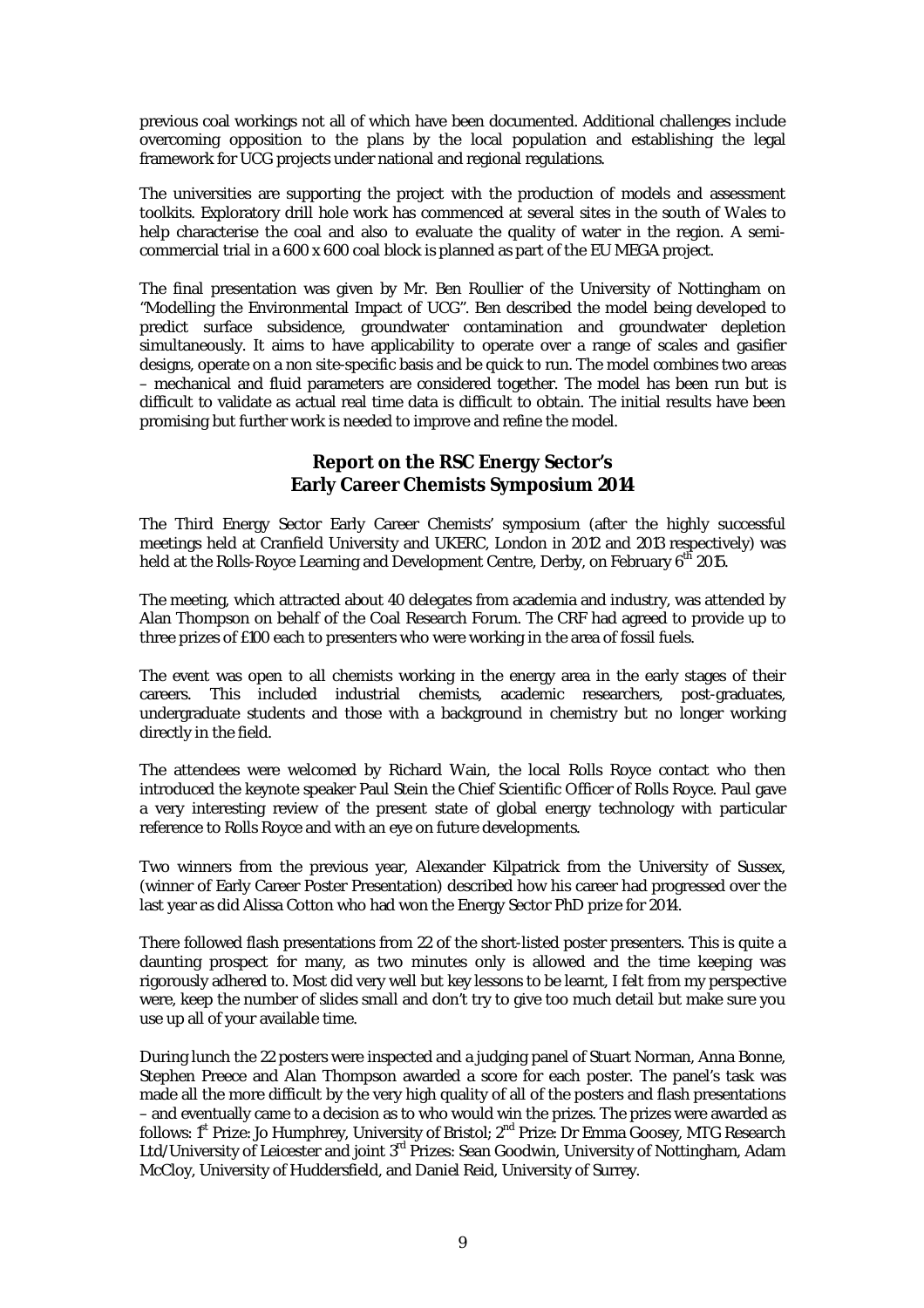Although the range of energy-related topics was extensive, the number of fossil fuel- related posters was small. As a result only a single CRF prize of £100 was awarded which went to Marco Facciotti from the University of Southampton whose poster was entitled "How can chemistry help National Grid to keep our lights on? A surface chemistry investigation on the anticorrosion additive Irgamet<sup>TM</sup> 39".

The remainder of the afternoon involved presentations from industry from Mr Stephen Preece, Chief Chemist at EDF Energy and Professor Upul Wijayantha from Loughborough University.

Following the awards the event was followed by an interesting visit to the Rolls Royce Heritage Collection.

## **World Coal Association calls for greater investment in cleaner coal technologies**

#### 13 February 2015 London

The World Coal Association ("WCA") today called for greater investment in cleaner coal technologies, in order to meet growing global energy demand and reduce CO2 emissions. Coal plays a vital role in society by providing over 40% of global electricity and as an indispensable ingredient in modern infrastructure. The International Energy Agency's forecasts show that coal use is set to grow by around 17% in the next twenty years. With 1.3 billion people globally without access to electricity, it is clear all sources of energy will be needed to meet this demand, including coal. Greater investment is needed in cleaner coal technology to meet global energy demand, alleviate energy poverty and minimise CO2 emissions.

Technologies such as high efficiency, low emissions (HELE) coal plants and carbon capture, use and storage (CCUS), can make a significant contribution to reducing global CO2 emissions as part of the energy mix. Benjamin Sporton, WCA's Acting Chief Executive, stated: "The WCA recognises the vital role that all low emission technologies can play and has created a global Platform for Accelerating Coal Efficiency (PACE) to promote adoption of these technologies. PACE's vision is for the most efficient power plant technology possible to be deployed when coal plants are built. PACE's objective is to raise the global average efficiency of coal-fired power plants and so minimise CO2 emissions, whilst maintaining legitimate economic development and poverty alleviation efforts." Increasing the average efficiency of the global coal fleet from the current level of 33% to 40% can be done with off-the-shelf technology that is currently available. This would make a significant contribution to global efforts, saving around 2 gigatonnes of CO2 annually – roughly equivalent to India's total annual emissions. Furthermore, CCUS technology is also a reality, as evidenced by the Boundary Dam coal fired power station in Canada. This pioneering project will reduce greenhouse gas emissions by one million tonnes of CO2 annually, the equivalent to taking more than 250,000 cars off the road each year. Benjamin Sporton, stated: "Calls for divestment ignore the global role played by coal and the potential offered by HELE and CCUS technologies. It is essential that responsible investors actively engage with the coal industry. All low emission technologies are needed to meet climate targets. We cannot meet our energy needs, tackle energy poverty and reduce global emissions without utilising all options available to us, including low emissions coal." Source:- http://www.worldcoal.org/

## **Invest in coal: It's the answer, not the problem By Frank Clemente, PhD.**

Energy from fossil fuels is the lifeblood of modern society. Coal, oil and natural gas provide 85 percent of our energy and support an ever improving quality of life for billions across the world. Nevertheless, there is movement afoot to demand that universities and other institutions divest their financial holdings in fossil fuels. On February 13th, protesters held a "Global Divestment Day" on college campuses. Although there is enough misleading information from this group to go around, the most vitriolic of their attacks are against coal, particularly coal power plants. Since the responsibility of a University is to provide education, students and faculty should be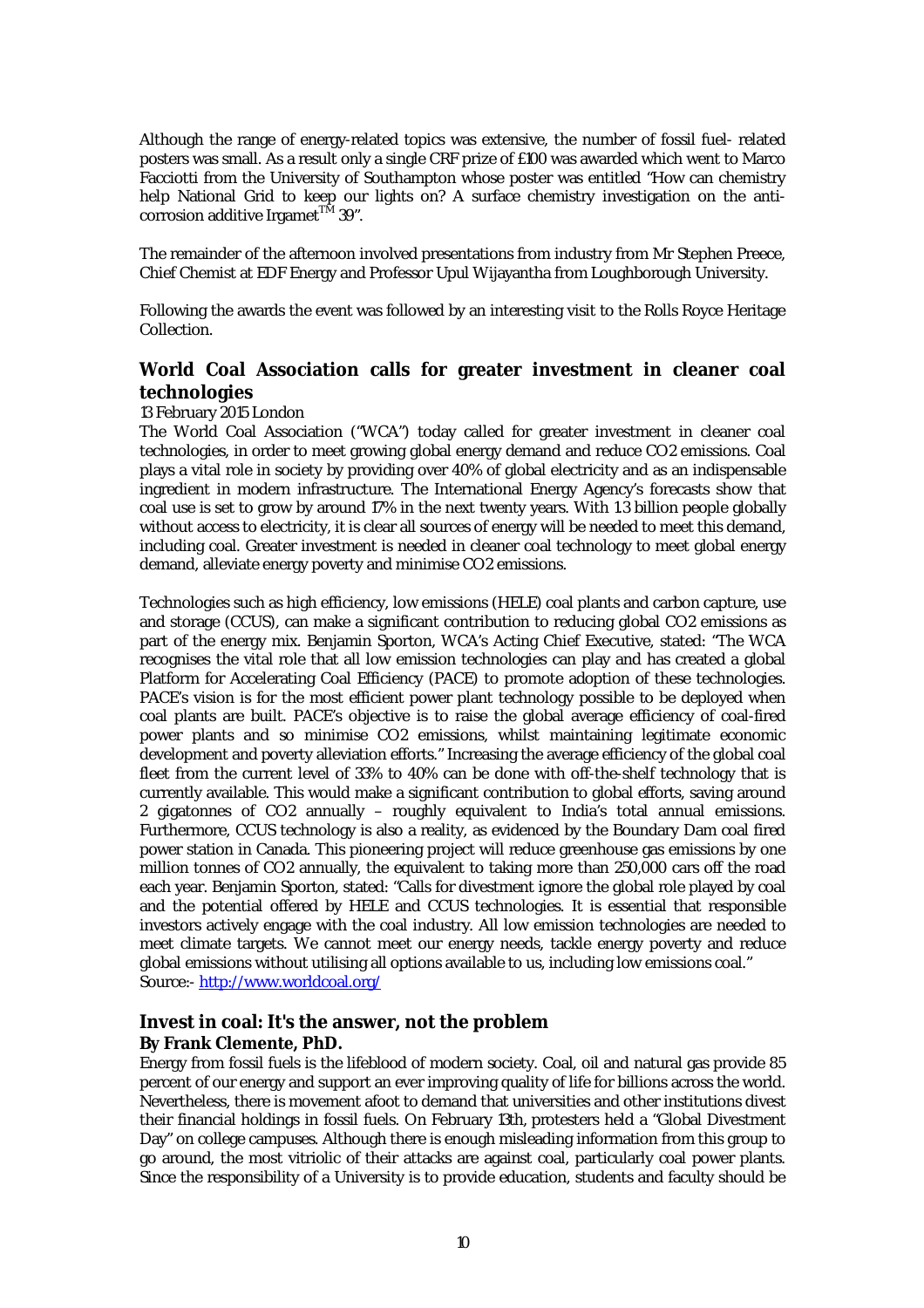given a "cheat sheet" on why they should support coal if they truly seek a better world. Clean coal is the fuel of the future. The protestors apparently are unaware of the environmental benefits of new clean coal technologies as well as the rising tide of population growth; urbanization and energy demand that is sweeping developing nations. As a university Professor for over 30 years I can attest that campus rhetoric never produced one single kilowatt hour of electricity.

There are now 7.2 billion people and in the next generation the global population will grow to at least 9.6 billion and perhaps reach 11 billion. Energy demand will increase more than 50% and coal will be the continuing cornerstone of supply. Why is coal the world's fastest-growing major fuel in the 21st Century? It's not complicated. Coal is abundant, widely distributed, affordable, versatile and the scalable answer to not only improving the human condition but the physical environment as well. There is no substitute for coal. To replace the world's coal power plants would require: 100% of global natural gas production or 5,000 Hoover Dams or a nuclear power plant every four days for the next 25 years.

Coal provides 40 percent of electricity, the foundation of modern society. Electricity means life. But over two billion have inadequate access to electricity and another 1.3 billion have none at all. Almost three billion people use primitive stoves to burn biomass, wood, charcoal and animal dung, thereby be releasing dense black soot into their homes and the environment. Annual deaths from this household air pollution exceed four million per year, one every eight seconds. The gathering and burning of wood and other biomass leads to deforestation, erosion, land degradation and contaminated water supplies.

Electricity from coal is the solution to the human and ecological damage of this energy poverty. Global coal reserves approach one billion tons, are distributed across 70 countries and are accessible through an established and far reaching infrastructure to produce and deliver electricity. By 2030, 60 percent of the world's population will be urbanized. Coal is crucial to high volume production of electricity, steel and cement - the building blocks of cities. Urbanization protects the natural environment, getting billions off the land, allowing a flourishing biosphere, protecting watersheds and permitting greater agricultural production.

Coal is the environmental solution as well. Clean coal technologies work, as has been well demonstrated in the United States where coal based electricity has increased 125 percent since 1970 while key regulated criteria emissions per kWh decreased 90 percent. New pulverized coal combustion systems, utilizing supercritical technology achieve much higher efficiencies and globally emit almost 40 percent less  $CO<sub>2</sub>$  than traditional plants. That's why over 500 of these supercritical units are now operating or being constructed. Importantly, these advanced plants are precursors to development of carbon capture, utilization and storage (CCUS), which itself is broadly recognized as a prerequisite to meeting climate policy goals.

These marchers are behind the global curve. Technological and demographic realities have passed them by. The question is not whether the world will use more coal, but rather how that coal will be used. In a world closing on a population of 10 billion people, the power of coal will not be denied. The road to sustainable energy, a better environment and poverty eradication will be paved by clean coal.

Source:- http://www.power-eng.com/blogs/power-points/2015/02/invest\_in\_coal\_its.html

## **Newsletters from other organisations**

**IEA Clean Coal Centre - Newsletter 86 - February 2015** http://www.ieacoal.org.uk/publishor/system/component\_view.asp?LogDocId=83559&PhyDocId=9234

**Bettercoal Newsletter April 2105**

http://us5.campaignarchive2.com/?u=7397767cb3326719da6e6ec38&id=08a881a5a6&e=ab51fabc9b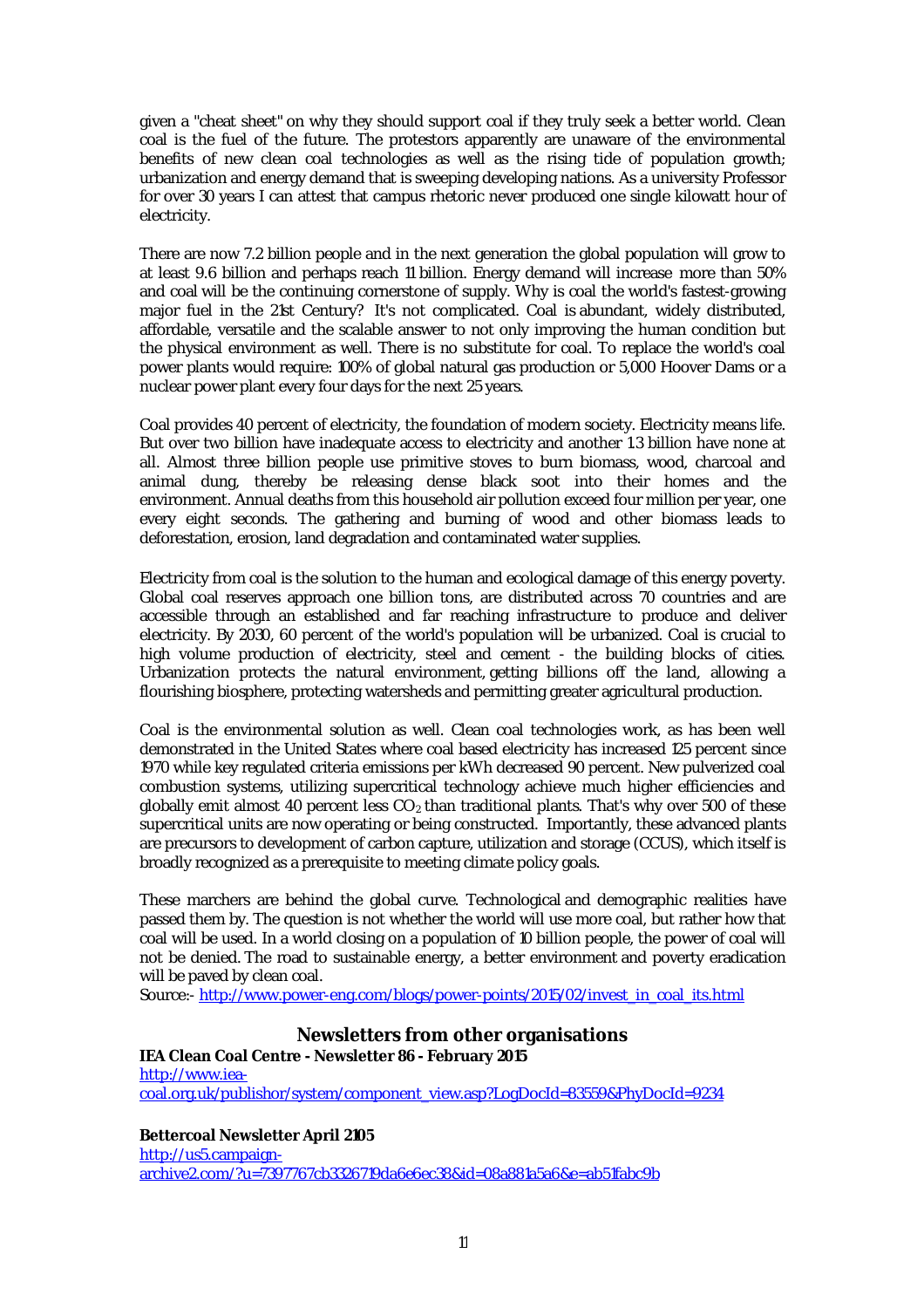## **ARTICLES FROM THE TECHNICAL PRESS**

#### **News alerts in coal and energy research**

Please be aware that links to some of the news articles are not retained on the web indefinitely. Consequently, links which were active when the newsletter was written may, in time, become unavailable. It is hoped that this will not detract from the value of the article.

## **Smart money is on storing energy, not carbon, says economist 8 th January 2015, John Quiggin, Phys.Org.News**

The question of whether the future will be powered by coal and oil or by renewable energy is crucially important, both to the medium-term future of the Australian economy and to the long-term future of the planet. For either to succeed there is a storage problem to overcome.

A future based on "clean coal" can only be achieved through the large-scale implementation of carbon capture and storage (CCS). That is, the carbon dioxide generated by fossil fuels must be captured at the point of combustion and then stored indefinitely in underground repositories, or perhaps in biomass such as trees.

For more visit:- http://phys.org/news/2015-01-smart-money-energy-carbon-economist.html

## **What would it take to slow global warming? Gigatonnes of restraint 9 th January 2015, Michael Casey, CBS News**

Imagine a world where coal is all but banned and the use of gas to fuel economies from China to the United States has been severely curtailed. Sound like science fiction? It's actually the latest projections from a Nature study out this week on what the world needs to keep global temperatures from rising more than 2 degrees C (3.6 degrees F) over what they were in preindustrial times.

That's the goal that global leaders are expected to agree to when they meet in Paris later this year to sign a deal limiting greenhouse gas emissions starting in 2020. To have a 50 percent chance of achieving this, and thereby ensure the world averts the worst impacts of climate change, such as widespread droughts, heat waves and flooding, the study's authors Christophe McGlade and Paul Ekins, of the University College London, said cumulative emissions would have to be limited to 1,100 gigatonnes of carbon dioxide.

To make this happen, the authors said the world must take some drastic steps in the next four decades. It would have to keep 82 percent of coal reserves, half of the gas reserves and and a third of oil in the ground. Geographically, that would mean the United States couldn't exploit 92 percent of its coal reserves while China and India couldn't tap 63 percent of their gas reserves.

While acknowledging this would have "profound implications for the future utilization of oil, gas and coal," the authors didn't touch on how economies especially in the developing world can transition away from their heavy dependence especially on coal. India and China, especially, have shown no inclination to give up coal in the near future.

They also don't get into what would replace fossil fuels. Previous reports, including one from the United Nations' Intergovernmental Panel on Climate Change last year, called for a shift away from fossil fuels to renewable energy, nuclear power and technologies that capture carbon dioxide emissions. The U.N. report also said there should be increased investment in energy efficiency in order to reduce emission to near zero by 2100. Source :-

http://www.cbsnews.com/news/what-would-it-take-to-slow-global-warming-gigatonnes-ofrestraint/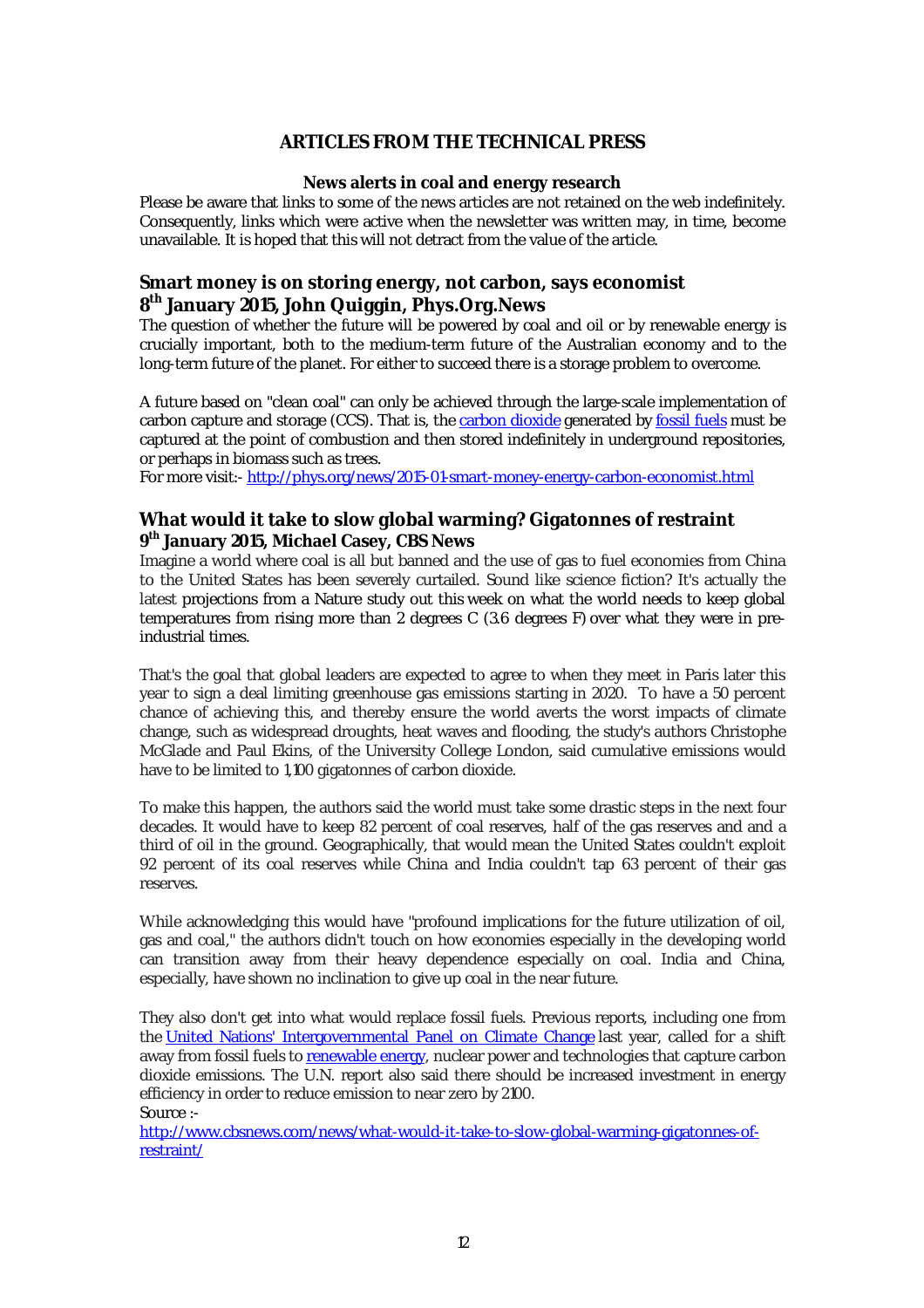## **North Korean coal exports generate \$1 billion a year 9 th January 2015, unattributed, nk News Org**

North Korea's coal exports remained relatively constant over the course of 2014, and were North Korea's most valuable export between January and November last year, according to official data from Chinese customs. In terms of volumes, North Korea shipped on average 1.2 million tons a month, generating over a billion U.S. dollars over the course of 2014 and nearly \$5 billion since 2011.

"I think coal is their most valuable single export commodity to China – at least so far as the customs statistics tell us" David Von Hippel, a senior associate at the Nautilus Institute for Security and Sustainability, told *NK News*. Historically, the figures were slightly down when compared to those from 2013 over the same period, where coal exports earned North Korea over \$1.2 billion. With the exception of 2014, the last few years have seen Chinese imports rise steadily after a period of rapid growth prior to 2010.

http://www.nknews.org/2015/01/north-korean-coal-exports-generate-1-billion-a-year/

## **Pumping carbon dioxide deep underground may trigger earthquakes 9 th January 2015, Charles Petit, Science News**

The shaking in the nation's midsection has been intense enough in the last few years to break chimneys and scatter dishes. Those alarming earthquakes are in places where such things have been about as common (and as welcome) as laughing hyenas. Their cause: injection of watery waste fluids deep underground as part of natural gas and oil retrieval.

This worries some scientists who have high hopes for a way to curb global warming by getting rid of carbon dioxide that comes from, among other things, combustion of coal, gas and oil. These  $CO<sub>2</sub>$  emissions may be accelerating Earth toward a climate calamity as the land and seas warm and weather zones shift. One promising strategy for curbing climate change is to pump much of the  $CO<sub>2</sub>$  from fossil fuel-fired power plants into deep underground storage where everybody hopes it will remain for millennia. For more visit:-

https://www.sciencenews.org/article/pumping-carbon-dioxide-deep-underground-may-triggerearthquakes

## **Only a mug would bet on carbon storage over renewables 16th January 2015, John Quiggin, The Ecologist**

From Australia to the UK, governments are pinning their hopes on 'carbon capture' technology stuck onto coal power stations, writes John Quiggin. But their choice carries a high risk of failure - the smart money is on renewables, energy storage and responsive power grids.

The question of whether the future will be powered by coal and oil or by renewable energy is crucially important, both to the medium-term future of the economy and to the long-term future of the planet. For either to succeed, there is a storage problem to overcome.

A future based on 'clean coal' can only be achieved through the large-scale implementation of carbon capture and storage (CCS). That is, the carbon dioxide generated by fossil fuels must be captured at the point of combustion and then stored indefinitely in underground repositories, or perhaps in biomass such as trees.

On the other hand, the main renewable energy sources - wind and solar panels - face a different storage problem. Wind is intermittent and solar power is generated only during the day, as well as being affected by cloud cover. So a system dominated by renewables must either use variable pricing to manage demand, or include some form of energy storage.

Presented this way, the problem seems symmetrical. In reality, however, the problem of energy storage has many possible solutions, whereas that of CCS has only a handful, none of which look likely to work. To see why this is so, let's first consider the broader phenomenon of renewable energy. For more see:-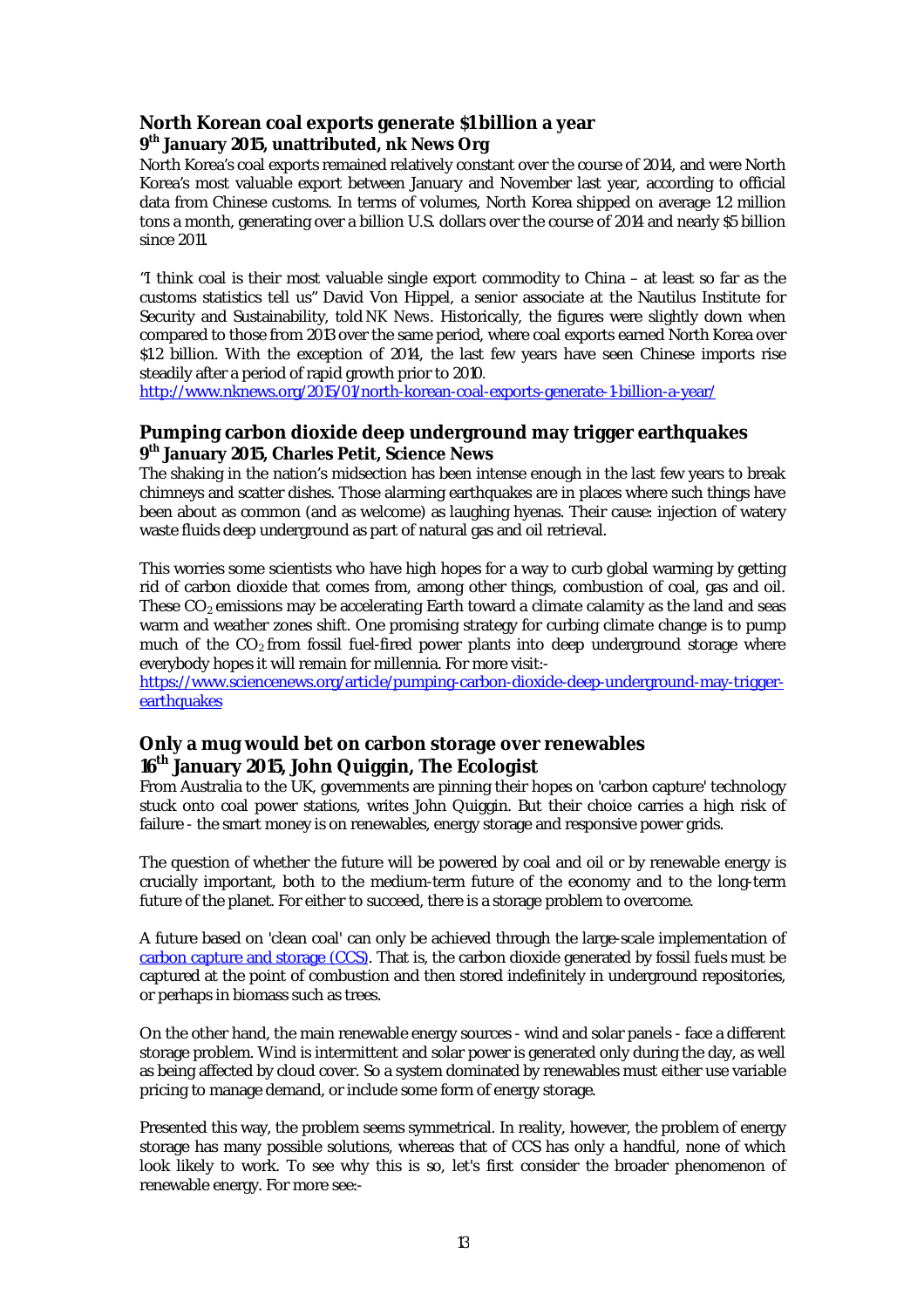http://www.theecologist.org/blogs\_and\_comments/commentators/2711942/only\_a\_mug\_would bet on carbon storage over renewables.html

## **Wind cuts UK fossil fuel imports 16th January 2015, unattributed, ReNews**

Wind power displaced £579m of coal and gas imports in the UK in 2013, according to a study. Research by Cambridge Econometrics shows the sector reduced the need to import coal by an estimated 4.9 million tonnes and gas by 1.4 billion cubic metres.

Some 56% of the nation's gas supplies and 79% of its coal were imported in the period and the report suggests wind has the potential to make the UK's energy supply more resilient by cutting costly fossil fuel imports.

The work, commissioned by trade body RenewableUK, also looked ahead at how using either more wind or more gas would serve UK energy needs in 2020 and 2030. The study found that using more gas would cost £3.1bn in 2020, rising to £7.4bn by 2030. It concludes that as the cost of wind is predictable, using a greater amount essentially means the UK is "investing in an insurance premium against the uncertain cost of gas".

The researchers claim that if the cost of gas increases by 2030 in line with government's high prices forecast rather than its central prices forecast, giving a 41% increase, the cost of generating electricity would rise by 8%, whereas using more wind it would increase by less than 4%.

Cambridge Econometrics director Phil Summerton said: "Beyond the environmental benefits brought about by the continued deployment of wind power, this report shows wind energy is contributing to reducing fossil fuel import dependence and that this contribution will grow in future as wind capacity expands.

"Investment into wind power acts as an insurance policy against uncertainty in future wholesale gas prices and could provide a degree of stability to future electricity prices." RenewableUK chief executive Maria McCaffery welcomed the findings as evidence of the wider benefits of wind energy.

She said: "This report shows how much the UK relies on wind power to reduce our dependence on sources of costly fossil fuels imported from abroad. "The costs for the entire life of a wind farm are known very early on, whereas the volatile price of fossil fuels can never be accurately predicted. "Wind power is already helping us manage future price instability and industry is confident that by 2020 onshore wind will be the cheapest form of new generation of any form of energy."

Elsewhere, R-UK and Action for Renewables have unveiled the winning design of their British wind poster competition. More details here. http://renews.biz/82521/wind-cuts-uk-fossil-fuel-imports/

## **UK's shale gas revolution falls flat with just 11 new wells planned for 2015 19th January 2015, Adam Vaughan, The Guardian**

The UK government's planned shale gas revolution has barely got out of the starting blocks with just 11 new exploratory wells for shale gas and oil due to be drilled this year even before the impact of plunging oil prices has fully begun to impact on the industry. David Cameron has said the government is going "all out for shale" but just a handful of new wells are in line to be created in 2015 and just nine wells – eight new and one existing – have been announced as candidates for fracking.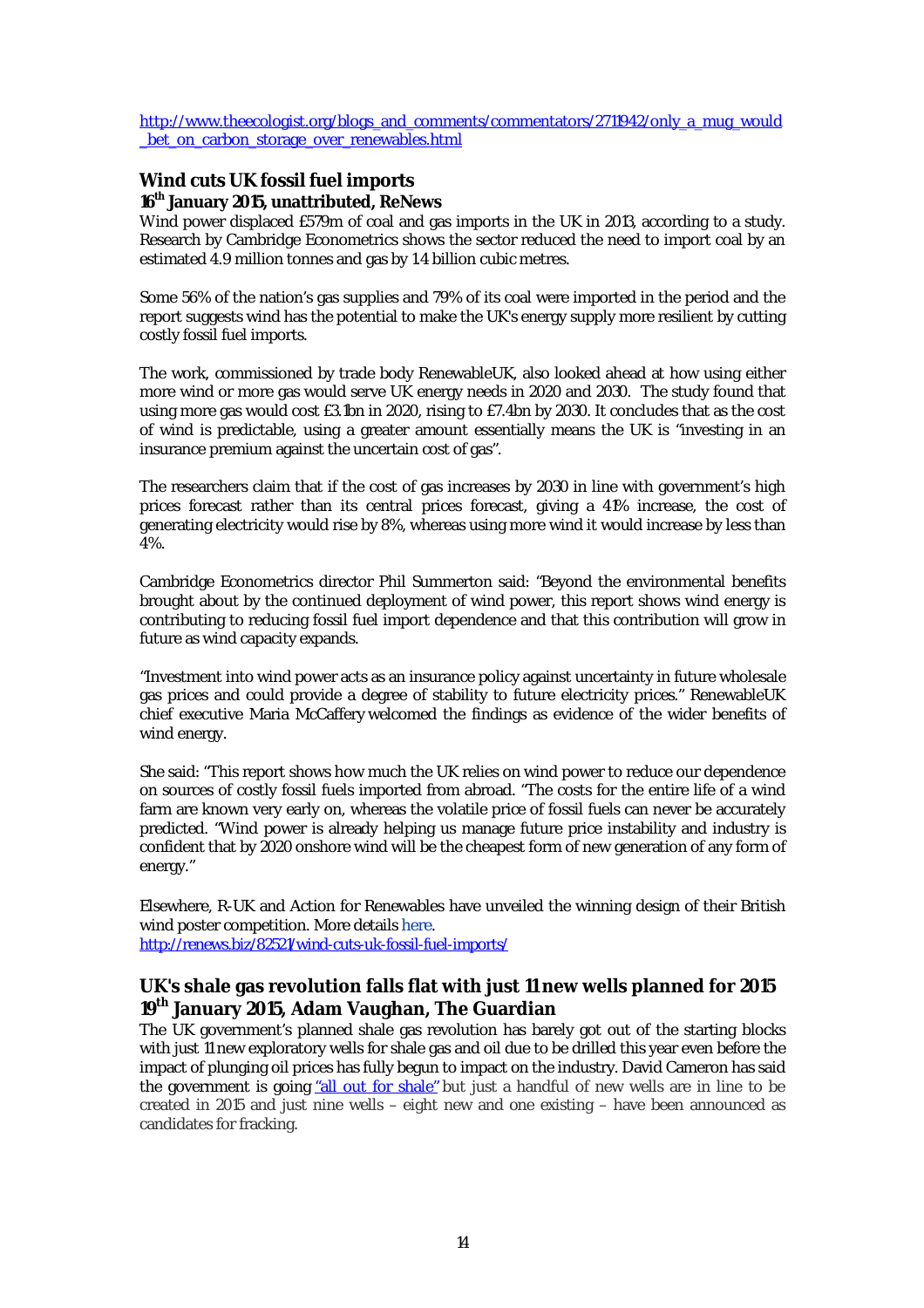Professor Jim Watson, research director at the UK Energy Research Centre and author of a recent report on the potential for shale gas in the UK, said that statements by politicians on shale gas's potential had been speculative.

"Given the low number of wells that have been drilled in the UK, and the very low level of experience of shale gas production here, it is far too early to say how much shale gas could be produced.... The prime minister's statement that shale could provide gas for the UK 'perhaps for as long as 30 years' is therefore very speculative and optimistic," said Watson.

He added that it was unlikely the UK would have a significant shale industry until the early 2020s and even then the UK would still need to import the majority of its gas. For more visit:- http://www.theguardian.com/environment/2015/jan/19/uk-shale-gasrevolution-falls-flat-just-11-new-wells-planned-2015

# **Sequestration on shaky ground: Natural impediment to long-term sequestration of carbon dioxide**

## **21st January 2015, unattributed, Science Daily**

Carbon sequestration promises to address greenhouse-gas emissions by capturing carbon dioxide from the atmosphere and injecting it deep below the Earth's surface, where it would permanently solidify into rock. The U.S. Environmental Protection Agency estimates that current carbon-sequestration technologies may eliminate up to 90 percent of carbon dioxide emissions from coal-fired power plants. While such technologies may successfully remove greenhouse gases from the atmosphere, researchers have now found that once injected into the ground, less carbon dioxide is converted to rock than previously imagined. For more visit:-

http://www.sciencedaily.com/releases/2015/01/150121103234.htm?utm\_source=feedburner&utm\_ medium=email&utm\_campaign=Feed%3A+sciencedaily%2Fmatter\_energy+%28Matter+%26+E nergy+News+--+ScienceDaily%29

## **World's oldest fire has been burning for 5,500 years 23rd January 2015, Patrick J. Kiger, Discovery**

Nobody is sure how the coal seam beneath the exterior of Australia's Burning Mountain, also known as Mount Wingen ("fire" in an aboriginal language), originally ignited. But a coal seam 90 feet below the surface been burning for an estimated 5,500 years, making it the longest continuous fire on the planet.

Ancient people actually used heat from rocky vents in the mountain to cook food and make tools. When an Australian settler found the mountain in 1828, he assumed that he'd discovered a volcano.

Today, the smoking mountain and its weird landscape have become a tourist attraction. Australian Traveler describes it: "Smell the acrid sulfur. Feel the heat from the roasting 350-degree surface. Watch the pale grey smoke waft into the air. Look for wedge-tailed eagles soaring on the thermal currents above. Imagine you're at the beginning of time. Or perhaps the end."

But as Atlas Obscura notes, there's a downside: "It has also caused massive ecological damage to the area's vegetation. The path of the fire has left a barren and rocky trail, with no traces of life."

There actually are many of these underground fires across the planet, They're a type of lowtemperature, flameless combustion called a smouldering fire. They can be ignited by natural events such as lightning, though humans can set them accidentally or intentionally, by burning down forests. Multiple fires, for example, recently have occurred at a coal mine about 700 miles from Burning Mountain, including on in early 2014 that burned for 45 days. The fires also are a source of greenhouse gas emissions, contributing billions of tons of carbon dioxide to the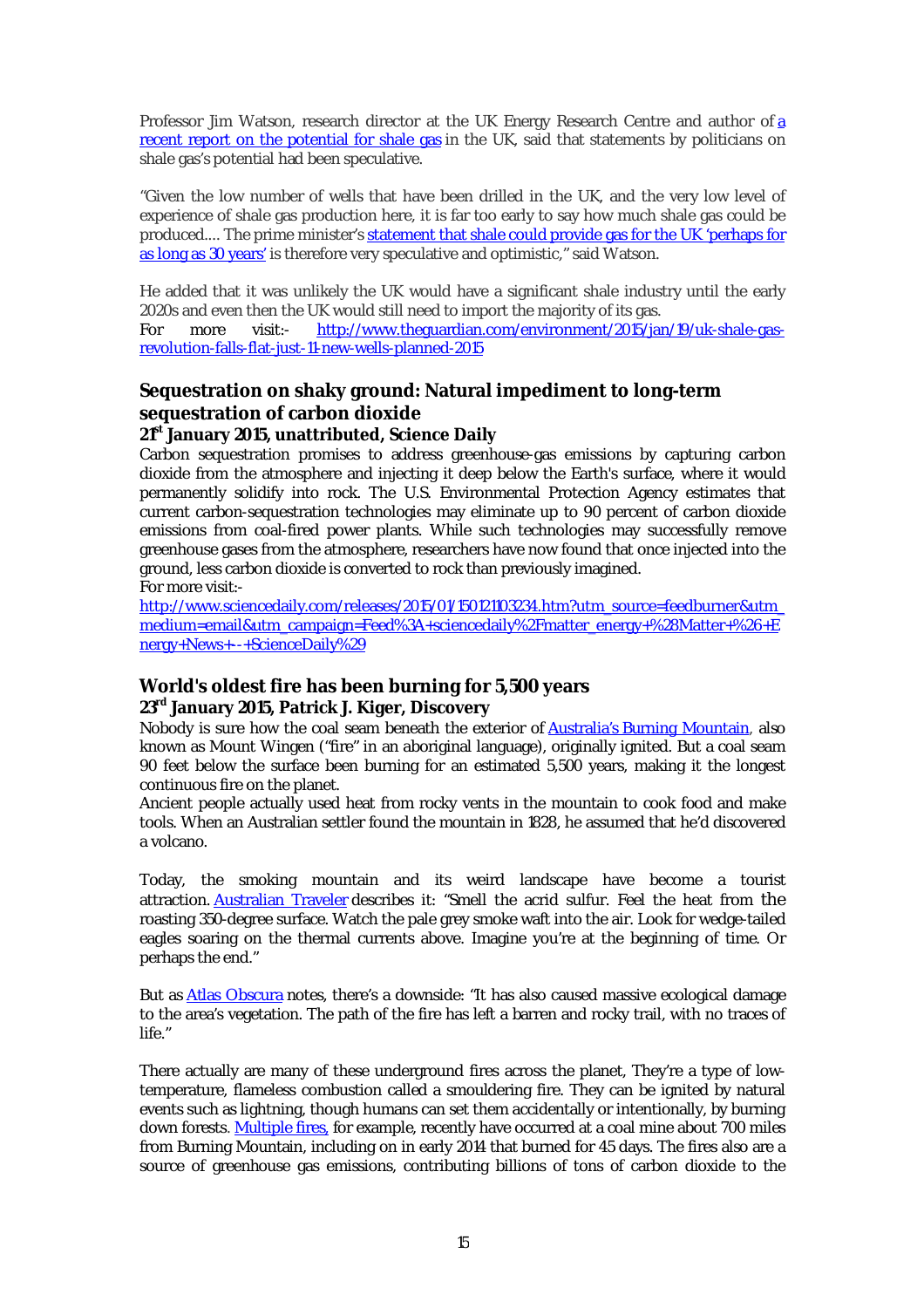atmosphere each year, according to this 2012 blog post by New York Times environmental reporter Andrew Revkin.

Source:-

http://news.discovery.com/earth/worlds-oldest-fire-has-been-burning-for-5500-years-150123.htm

## **Coal carbon capture could increase future climate risks, study finds 3rd February 2015, Simon Evans, Carbon Brief**

Coal-fired power stations should be replaced by low-carbon energy sources rather than retrofitted with carbon capture and storage (CCS), according to new research from the University of Oxford. The study dents the idea that coal can be compatible with climate action as long as it uses CCS. It says finite CCS capacity should be held in reserve in case negative emissions technologies are needed to return dangerous greenhouse gas concentrations to a safe level after 2050.

The new report on Stranded Carbon Assets and Negative Emissions Technologies is published today by the Smith School of Enterprise and the Environment. The idea that companies could be sitting on fossil fuel assets they can't burn if the world tackles climate change has now hit the mainstream. One study found nearly 90 per cent of the world's coal reserves are unburnable if we're to avoid dangerous warming. A counter-argument is that firms could carry on burning coal while capturing the emissions through CCS. Smith School analysis suggests this has the potential to capture 125 gigatonnes of carbon dioxide in total by 2050, against today's annual coal emissions of around 12 gigatonnes. So coal plants could have another 10 years of business-as-usual operation without eating into carbon budgets, if they used all available CCS capacity to capture their emissions. Negative emissions technologies that remove carbon from the atmosphere could extend the operating life of coal plants even further, again assuming only coal emissions are offset.

The Smith School report looks at what types of negative emissions technologies are available and how much breathing space they might inject into the carbon budget for two degrees. For more information visit:-

http://www.carbonbrief.org/blog/2015/02/coal-carbon-capture-could-increase-future-climaterisks-study-finds/

# **RIP FutureGen: Energy Department kills troubled Bush-era coal electricity project**

## **3 rd February 2015, Ben Geman, National Journal**

The US Energy Department is walking away from FutureGen, a public-private effort to create a power plant that traps and stores carbon emissions, which began but faltered under President George W. Bush and was revived by the Obama administration.

DOE is yanking funding for the project that was authorized to receive \$1.1 billion in funding via the 2009 stimulus law, though the bulk was never spent. Bush, who proposed FutureGen in 2003, envisioned a pioneering plant that would demonstrate sophisticated technology that uses coal cleanly on a commercial scale. Since then, other projects designed to trap power-plant emissions have begun moving ahead, though large-scale carbon capture remains far from widespread commercial deployment in the electricity sector.

"The U.S. Department of Energy has directed the suspension of FutureGen 2.0 project development activities. The DOE has concluded that there is insufficient time to complete the project before federal funding expires in September 2015," said Ken Humphreys, CEO of the FutureGen Alliance, the private-industry side of the initiative.

"In order to best protect taxpayer interests, the Department of Energy has initiated a structured closeout of federal support for the project that will help maximize the value of investments to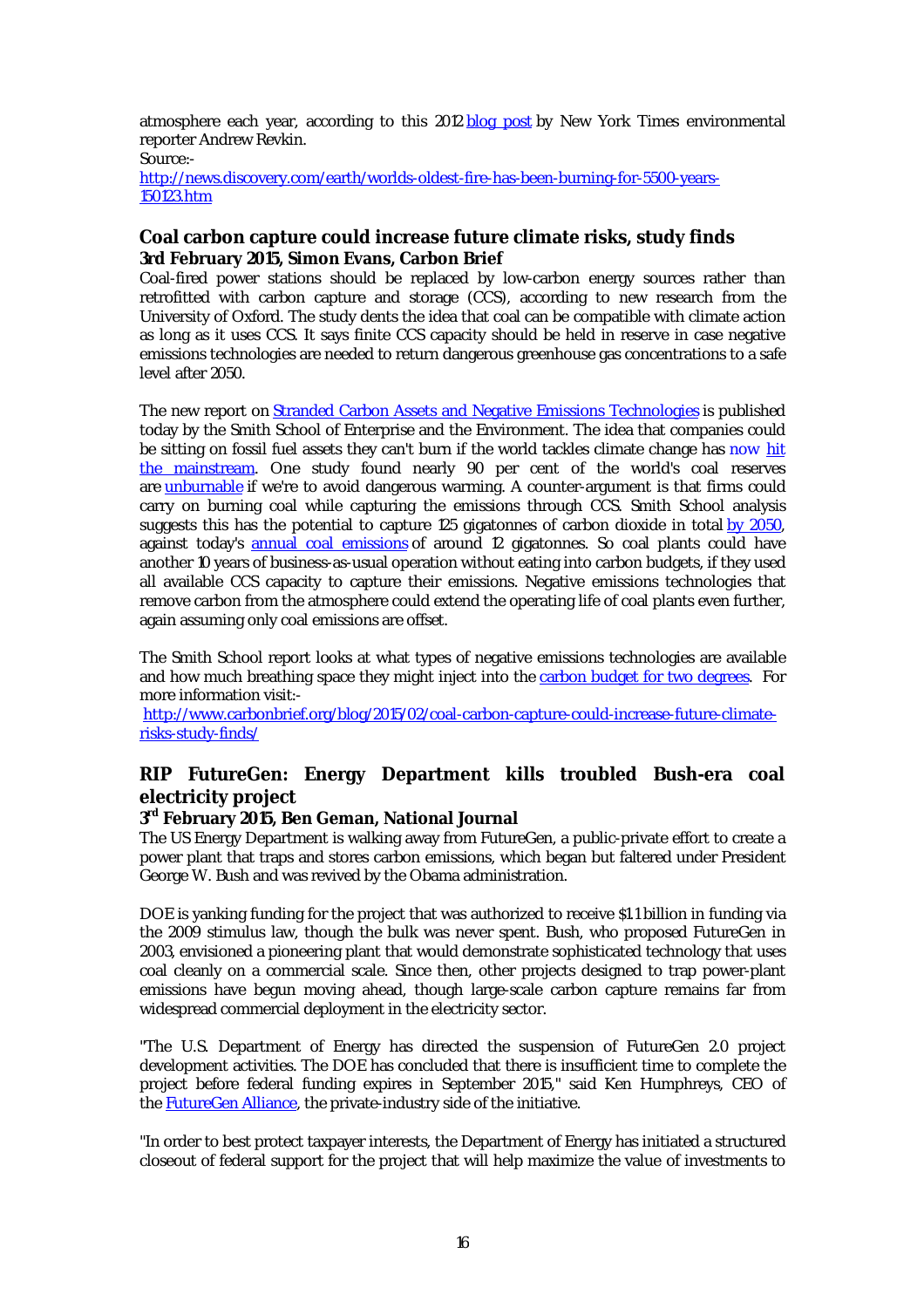date while minimizing ongoing risks and further costs," DOE spokesman Bill Gibbons said. For more visit:-

http://www.nationaljournal.com/energy/rip-futuregen-energy-department-kills-troubled-bushera-coal-electricity-project-20150203

## **Preventing greenhouse gas from entering the atmosphere 5 th February 2015, unattributed, Science Daily**

A team of researchers has developed a novel class of materials that enable a safer, cheaper, and more energy-efficient process for removing greenhouse gas from power-plant emissions. The approach could be an important advance in carbon capture and sequestration.

The team, led by scientists from Harvard University and Lawrence Livermore National Laboratory, employed a microfluidic assembly technique to produce microcapsules that contain liquid sorbents, or absorbing materials, encased in highly permeable polymer shells. They have significant performance advantages over the carbon-absorbing materials used in current capture and sequestration technology. The work is described in a paper published online today in the journal *Nature Communications.*

"Microcapsules have been used in a variety of applications, for example, in pharmaceuticals, food flavouring, cosmetics, and agriculture, for controlled delivery and release, but this is one of the first demonstrations of this approach for controlled capture," said Jennifer A. Lewis, the Hansjörg Wyss Professor of Biologically Inspired Engineering at the Harvard School of Engineering and Applied Sciences (SEAS) and a co-lead author. Lewis is also a core faculty member of the Wyss Institute for Biologically Inspired Engineering at Harvard. For more visit: http://www.sciencedaily.com/releases/2015/02/150205083700.htm?utm\_source=feedburner&ut m\_medium=email&utm\_campaign=Feed%3A+sciencedaily%2Fmatter\_energy+%28Matter+%26 +Energy+News+--+ScienceDaily%29

## **Early closure threat for Longannet coal plant?**

## **17th February 2015, Priyanka Shreshtha, Energy Live News**

The future of the Longannet coal-fired power station could be under threat as it could close earlier than planned. Last year ScottishPower, which operates the plant in Fife, said it would not be entering the plant into the government's auction to provide back-up capacity in the winter 2018/19 as a result of high grid connection costs.

The location of Longannet, which provides electricity for around two million homes, puts it at a disadvantage when competing against power stations in England. According to the Scottish Government, generators in Scotland, including Longannet account for around 12% of the capacity connected to Britain's electricity network but pay around 35% of the charges.

A ScottishPower spokesperson said: "We are concerned about Longannet and are currently doing all that we can to guarantee the future of the power station as it plays and essential part of the energy system in Scotland." Although the energy company is in talks with the National Grid about the future of the power station, the electricity system operator said the decision to close the plant is "ultimately for the operator to make". A National Grid spokesperson added: "Transmission charges reflect the cost of building the network to transport electricity from power stations to major towns and cities where demand for power is greater. When power stations are further away from centres of demand, it means more miles of network need to be built and maintained. The additional network costs are included in the charges to both the power station and the energy suppliers. "The aim is to encourage generators and suppliers to consider this when making decisions on where to locate so it can reduce the need for extra network and keep costs down for customers." National Grid added it has been working with the industry and Ofgem to review the charging regime. Scotland's First Minister Nicola Sturgeon is urging David Cameron to review the security of the nation's electricity supply.

Source:-http://www.energylivenews.com/2015/02/17/early-closure-threat-for-longannet-coalplant/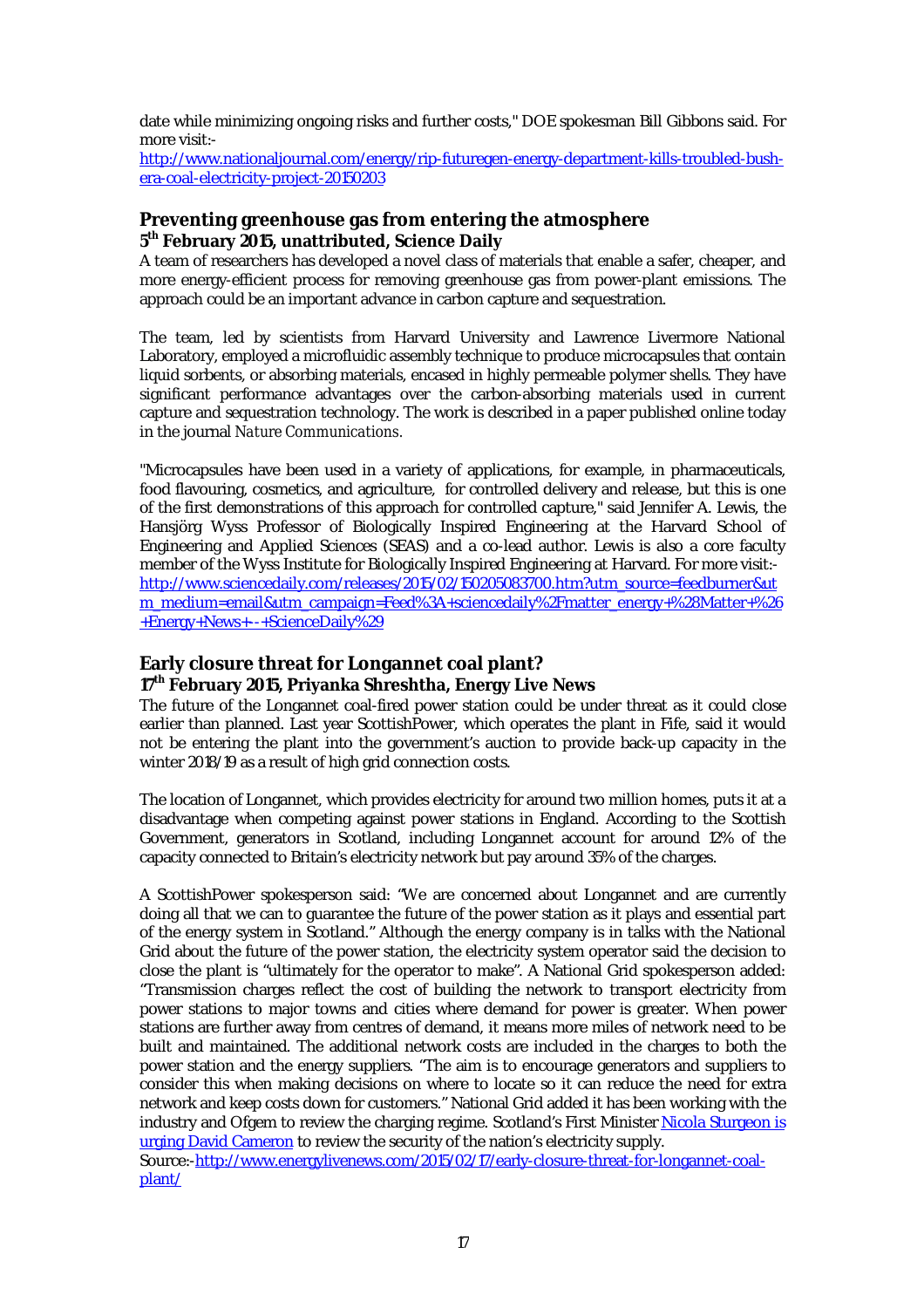## **Forest Research and E.ON to lead ETI project on characterising UK grown bioenergy feedstocks**

#### **17th February 2015, unattributed, PoliticsHome**

The Energy Technologies Institute (ETI) has announced that Forest Research and E.ON will deliver the latest project in its bioenergy programme – a study into the Characterisation of Feedstocks.

The project will provide an understanding of UK-produced "2nd generation" biomass properties (derived from plants and generated through photosynthesis), how these vary and relate this variability to the origins of the samples tested. It will involve the sampling of several types of biomass from across the UK under various planting, growing, harvesting and storage conditions. The results will be analysed to understand the scale of variation and what impacts different production and storage methods have on biomass properties.

Forest Research is one of the world's leading centres of research into woodlands and forestry and an executive agency of the Forestry Commission conducting world-class scientific research and technical development relevant to forestry to support and inform the policies for sustainable forest management. E.ON UK is part of the E.ON group – one of the world's largest investor-owned power and gas companies generating electricity and retailing power and gas. For more visit:-

https://www.politicshome.com/document/press-release/energy-technologies-institute/forestresearch-eon-lead-eti-project

#### **Methane hydrates are a promising energy resource 17th February 2015, Edward Dodge, The Energy Collective**

Methane hydrates are getting increased attention as a major new source of clean hydrocarbon energy. These enormous deposits of natural gas have never been developed commercially, but research and development has been promising, and expectations are that the gas could begin coming to market within a decade.

Known as flammable ice, methane hydrates are molecules of gas contained in an ice matrix found in permafrost regions of the arctic and on the seafloor at continental margins below 500 meters of depth. Methane hydrates are subject to research both around their role in the global carbon cycle as well as potential commercial development as an energy resource. Hydrates form along the continental margins at low temperatures and high pressures and are distributed around the world, many countries have significant resources of them. For more see: http://theenergycollective.com/ed-dodge/2193161/methane-hydrates-are-promising-energy-

resource

## **UK politicians unite to shut down coal 17th February 2015, Ruth Krause, DW**

A new agreement between three major UK political parties aims to cut carbon emissions by phasing out coal. But environmentalists are disappointed the agreement fails to mention a time frame. The leaders of the UK's three main political parties have signed an agreement aimed at phasing out "unabated" coal power generation. Environmental groups broadly welcomed the move, but said the agreement lacked detail.

Conservative Prime Minister David Cameron, Deputy Prime Minister Nick Clegg of the Liberal Democrats and Labour opposition leader Ed Miliband committed to ending power generation from coal plants that do not use carbon capture and storage (CCS) technology. CCS compresses CO2 and stores it deep underground, rather than releasing it into the atmosphere.

The UK is the first industrialized country to announce plans to phase out the carbon-heavy fuel. The coal industry played an important role in its economy from the industrial revolution on.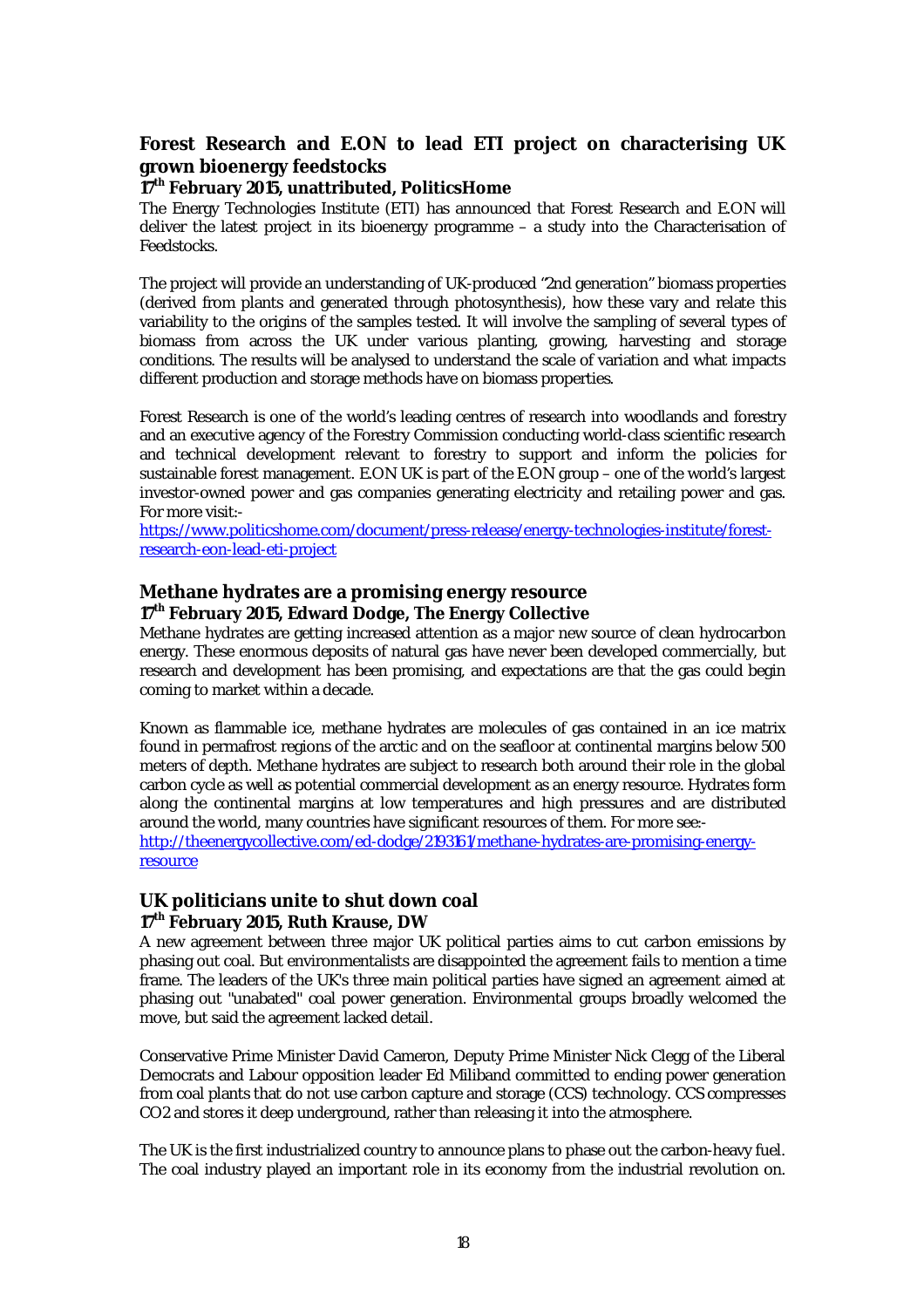Today coal provides a third of the UK's electricity. Susanne Neubronner, a coal expert at Greenpeace, said the agreement sent an important message ahead of international climate talks at the end of the year, aimed at a new, binding, international climate treaty. "Overall, it is a good sign for Europe and the world that the UK, one of the biggest coal nations, would like to quit using coal in the long run," Neubronner told DW. But she added that the agreement failed to mention a time frame. For more see:-

http://www.dw.de/uk-politicians-unite-to-shut-down-coal/a-18262136

## **University of Sheffield aims to become a global leader in energy research and innovation**

## **18th February 2105, unattributed, University of Sheffield**

The University of Sheffield will work to tackle the world's greatest energy challenges by bringing together international scholars, industry experts and government officials through a pioneering initiative driving forward energy research and innovation. More than 40 new leading academic energy researchers will significantly expand the University's existing expertise in energy research as part of the Energy 2050 initiative – a world-leading hub of excellence set up to address the 'trilemma' of making energy more affordable, secure and sustainable. For more see:-

http://www.sheffield.ac.uk/news/nr/global-leader-in-energy-research-innovation-1.441971

## **Largest coal mine in Russia opens**

## **20th February 2015, Cole Latrimer, Australian Mining**

The new Arshanovsky open cut mine, in south eastern Siberia, has set a goal of two billion tonnes of coal extracted over its mine life, at a rate of around 10 million tonnes per annum, according to the Siberian Times. One of Australia's largest coal mines, Adani's Carmichael mine, has an operational life of only 60 years.

The Russian mine will be located in the Khakassia region of Siberia, with plans to construct additional rail infrastructure to support the operation. The opening comes as Russia also announces the **construction of two new coal ports in Siberia**, which gives the nation more access to Chinese, Japanese, and Korean coal markets.

Source:- http://www.miningaustralia.com.au/news/largest-coal-mine-in-russia-opens-1

## **Lithium from the coal in China**

## **26th February 2015, unattributed, Science Daily,**

Coal from China could become a major source of the metal lithium, according to a review of the geochemistry by scientists published in the *International Journal of Oil, Gas and Coal Technology*.

Lithium is an essential component of rechargeable batteries used almost ubiquitously in mobile gadgets such as phones, laptops, tablet computers and in many electric vehicles. Worldwide annual consumption of this metal grew from 15100 tonnes in 2003 to 37,000 tonnes by 2012, a 145 percent increase and demand is expected to rise even further as we move more towards sustainable power and electrical storage capacity increases.

Shenjun Qin of Hebei University of Engineering, in Handan, China, and colleagues point out that coal is a highly polluting energy source that is still widely used for electricity generation and other applications. They suggest that the recovery of valuable rare metals from coals or coal-processing byproducts could be a promising way to make the inevitable long-term use of this fossil fuel resource more economic, efficient and cleaner. Indeed, the extraction of lithium from coal would offer an ironic twist to its continued use.

The team explains that lithium has been found dispersed and even anomalously enriched in coal deposits, and is potentially extractable. They explain that two analytical techniques inductively coupled plasma mass spectrometry (ICP-MS) and inductively coupled plasma as an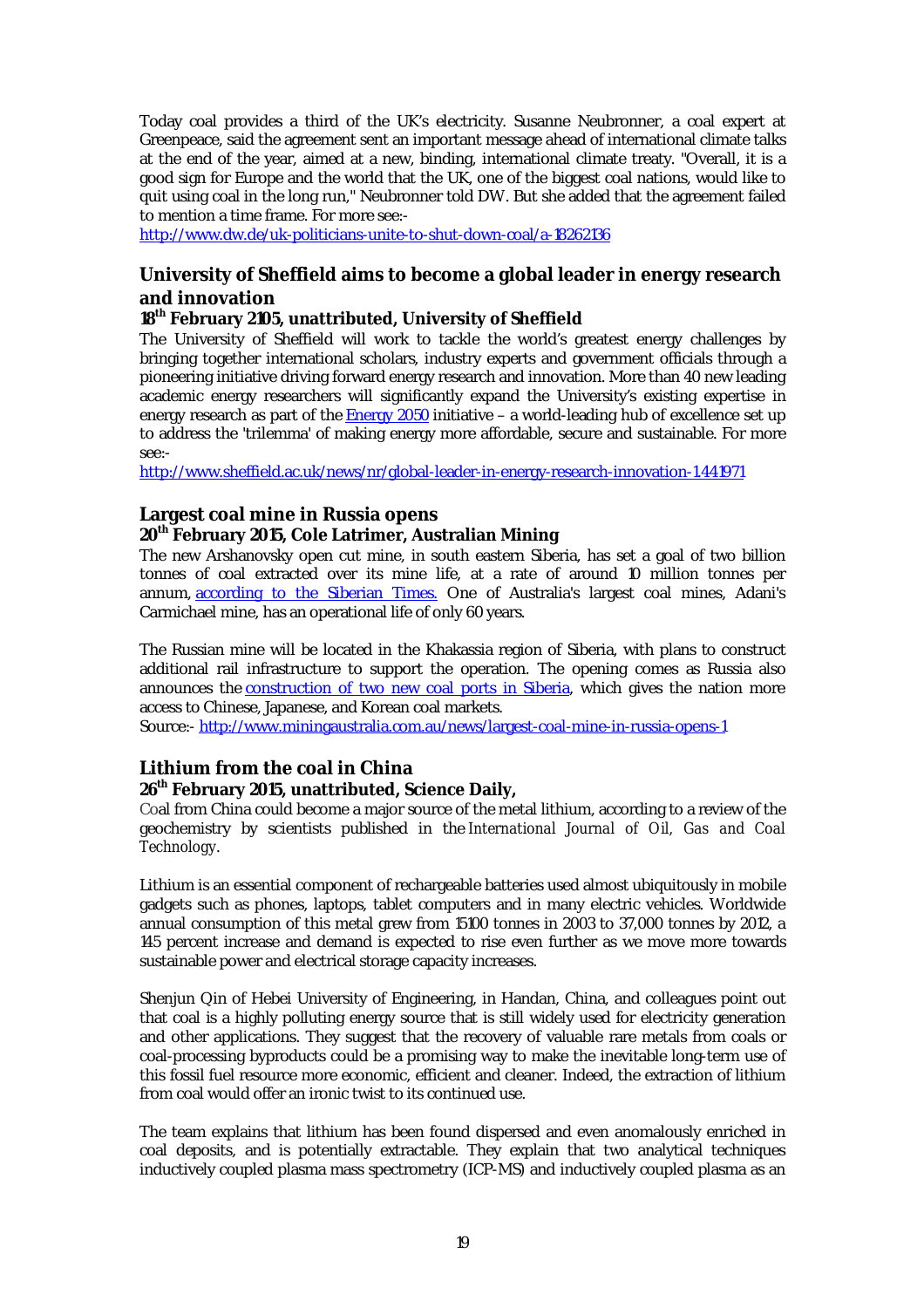excitation source (ICP-AES) are widely used for assaying the chemical elements in coal and coal ash and either of these techniques could be used widely to optimize sources for lithium, or any given metal, for subsequent extraction. For more see:-

http://www.sciencedaily.com/releases/2015/02/150226101627.htm?utm\_source=feedburner&utm \_medium=email&utm\_campaign=Feed%3A+sciencedaily%2Fmatter\_energy%2Ffossil\_fuels+%2 8Fossil+Fuels+News+--+ScienceDaily%29

#### **New carbon accounting method proposed 10th March, unattributed, Science Daily**

Established ways of measuring carbon emissions can sometimes give misleading feedback on how national policies affect global emissions. In some cases, countries are even rewarded for policies that increase global emissions, and punished for policies that contribute to reducing them. Consumption-based accounting, also known as carbon footprints, has been suggested as an alternative to today's production-based accounting. For more see:-

http://www.sciencedaily.com/releases/2015/03/150310104800.htm?utm\_source=feedburner&ut m\_medium=email&utm\_campaign=Feed%3A+sciencedaily%2Fmatter\_energy+%28Matter+%26 +Energy+News+--+ScienceDaily%29

## **New material captures carbon at half the energy cost 11th March 2015, unattributed, Science Daily**

Capturing carbon from power plants will likely be necessary in the future to avoid the worst effects of climate change, but current technologies are very expensive. Chemists have now developed a new material, a diamine-appended metal-organic framework, that captures carbon dioxide with much reduced energy costs compared to today's technologies, potentially lowering the cost of capturing and sequestering this greenhouse gas. For more see:-

http://www.sciencedaily.com/releases/2015/03/150311185834.htm?utm\_source=feedburner&utm \_medium=email&utm\_campaign=Feed%3A+sciencedaily%2Fmatter\_energy+%28Matter+%26+ Energy+News+--+ScienceDaily%29

## **Global CO2 emissions 'stalled' in 2014 13th March 2105, Helen Briggs, BBC**

The growth in global carbon emissions stalled last year, according to data from the International Energy Agency. It marks the first time in 40 years that annual CO2 emissions growth has remained stable, in the absence of a major economic crisis, the agency said. Annual global emissions remained at 32 gigatonnes in 2014, unchanged from the previous year. But the IEA warned that while the results were "encouraging", this was "no time for complacency". "This is both a very welcome surprise and a significant one," said IEA Chief Economist Fatih Birol. "It provides much-needed momentum to negotiators preparing to forge a global climate deal in Paris in December: for the first time, greenhouse gas emissions are decoupling from economic growth." And IEA Executive Director Maria van der Hoeven said while the data was "encouraging", this was "no time for complacency" and "certainly not the time to use this positive news as an excuse to stall further action".

For more visit:-

http://www.bbc.co.uk/news/science-environment-31872460

# **Australia urged to shut coal-fired power plants urgently as analysis reveals huge emissions**

## **18th March 2015, Oliver Millman, The Guardian**

The Australian government has been urged to place US-style regulations on coal-fired power plants to ensure they shut down, as a new analysis highlights the vast scale of emissions pumped out by the largest carbon dioxide polluters in the country. Just 10 companies are responsible for a third of Australia's total greenhouse gas emissions, according to the Australian Conservation Foundation (ACF) study.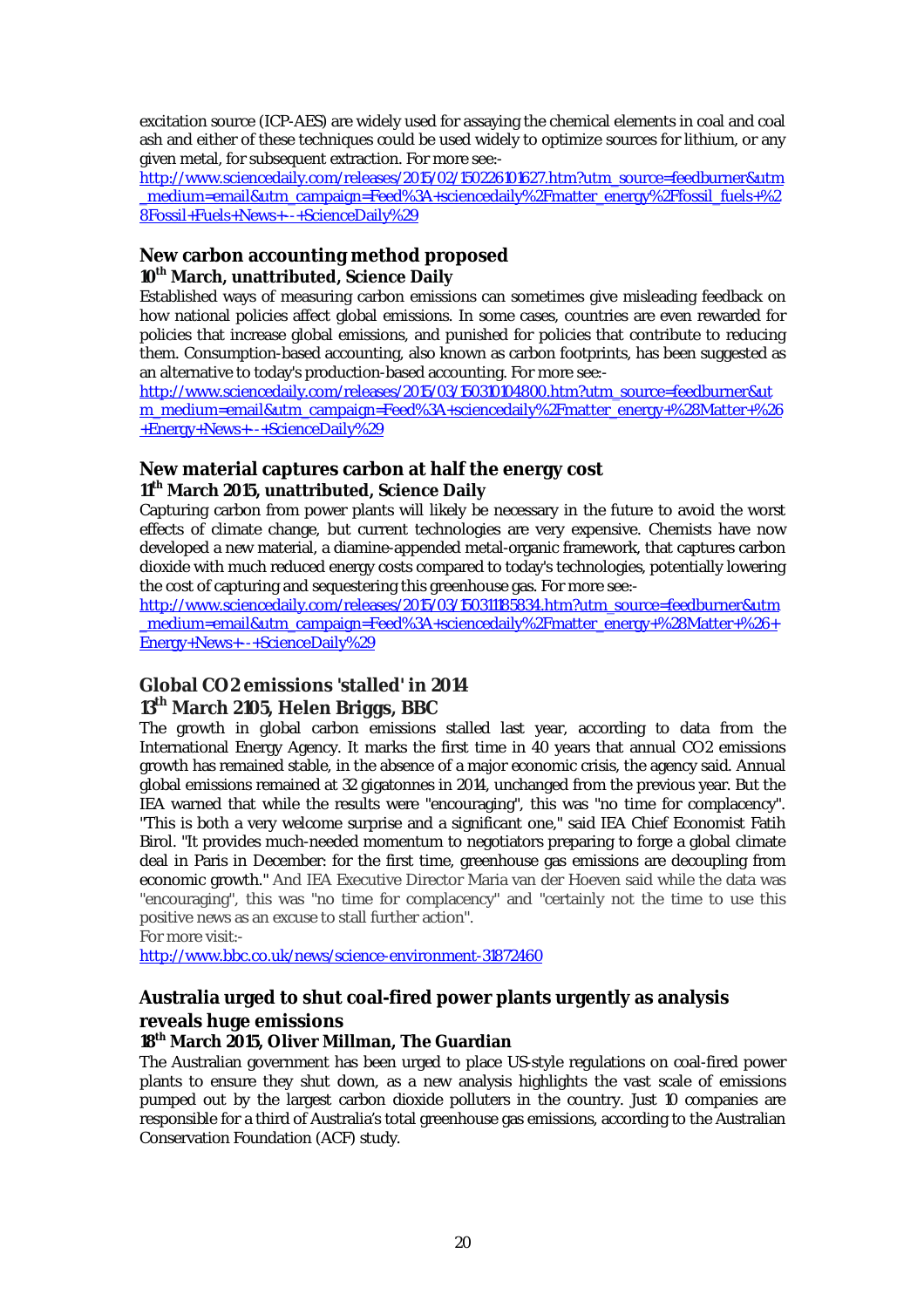"We have got to close down the worst polluting plants in Australia," said Geoff Cousins, ACF's president. "At the moment the government is offering no incentives for companies to get off fossil fuels." Cousins said he would welcome the kind of direct regulations placed by Barack Obama's US administration on coal-fired plants, effectively making them untenable without expensive carbon capture technology. "In Australia there are taxpayer subsidies to keep these plants open, whereas in the US, China and parts of Europe, the government is taking actual direct action to close them down," Cousins said. For more visit:-

http://www.theguardian.com/environment/2015/mar/19/australia-urged-shut-coal-fired-powerplants-urgently-huge-emissions

## **Scientists to solve mystery of mega-chunk of north-east coal 18th March 2015, Jamie Ross, Press & Journal**

Scientists in Aberdeen will soon start work on solving the mystery surrounding a massive piece of coal that washed up on the beach of a north-east village. The University of Aberdeen's geosciences department has offered its services to help bring an end to the speculation surrounding the mammoth find after it was dug up from the sands at St Combs.

Ian Tait, 63, a retired fabricator from Cairnbulg who made the find, was walking his dog in the early hours of the morning when he stumbled across the fossilised carbon. And while the coal would go some way in heating his stove, he is more interested in finding out how the 150lb find made its way to the village. Last night, he packaged a chip of the coal for delivery to the university.

He said: "If they can tell me where it's come from, it would be really interesting. "There's been people up photographing it, but nobody has ever seen anything this size. Everyone is shocked at the size of it – about how big it must have been before rolling around on the bottom. It must have been a fair chunk at one time." His own theory is that the coal came from a collier wreck near the coastline. But Mr Tait, a coastguard for 18-years, has been unable to verify that as fact. He said: "There's lots of wrecks here. The university might have records of wrecks and might know better." The university's science department had reached out to inspect the coal after coverage in the Press and Journal.

A spokesman for the city campus said that academics would perform a number of tests on the sample to determine its microfossil content and could be able determine where it had come from. He said: "There are spores and pollen in coal samples, depending on its type. These could tell our researchers what age the coal was and possibly where it came from. They may even be able to work out which specific coal seam this piece came from."

Source:- https://www.pressandjournal.co.uk/fp/news/north-east/522618/scientists-to-solvemystery-of-mega-chunk-of-north-east-coal/

## **Beijing's last coal plant will close in 2016 25th March 2015, unattributed, Asia News**

The Chinese capital has a pollution level twice the national average. Four mega coal based power plants have operated for decades. Coal still provides about 70% of the country's energy needs, but the damage to the environment is incalculable. The city of Beijing has announced that it will close the China Huaneng Group Corp, the last coal-fired power plant still operating in its territory by 2016. In recent weeks, the closure of the three other coal plants which provided energy to the megalopolis was also announced. According to the government these will be replaced by gas stations, able to increase the production by 2.6 times compared to current standards.

The decision is part of a larger plan for the modernization of the national energy system, which still depends 70% on coal. The central government wants to reduce use of this highly polluting material by 13 million tons. According to national plans, energy needs will be met by an increase in imports of oil and gas from abroad.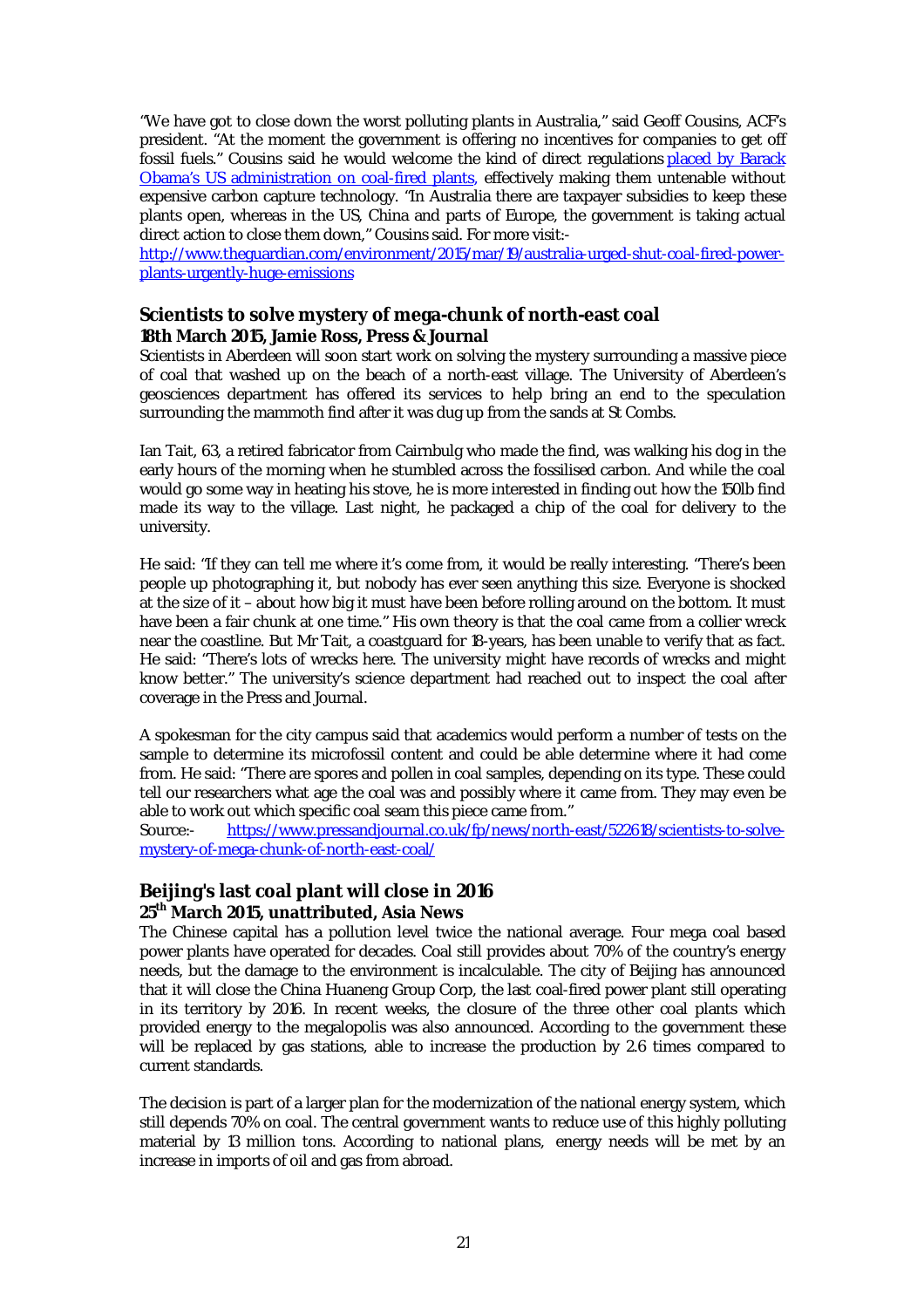The issue is not just economic. Burning coal produces emissions that have devastated the environment and air quality in the major cities of the country. In Beijing alone there are nearly 300 days of "bad" weather conditions which have resulted in a significant increase in respiratory diseases and even damaged the normal physical development of children. For more visit:-

http://www.asianews.it/news-en/Beijing,-the-last-coal-plant-will-close-in-2016-33814.html

## **UK Coal pits face closure after Government refuses £338m funding 26th March 2015, unattributed, The Telegraph**

The Government will not provide an extra £338 million to keep UK Coal's pits at Kellingley in North Yorkshire and Thoresby in Nottinghamshire open for a further three years, ministers have announced. The decision confirms that the two pits will close by the end of the year, leaving one deep mine left in the UK, at Hatfield in South Yorkshire.

Business minister Matthew Hancock said committing public sector funding on the scale necessary to extend UK Coal's closure plan by three years was not affordable and did not represent value for money to the taxpayer. "The £338 million requested approximates to a cost of more than £75,000 per UK Coal employee per year over the three-year closure plan," he said. The minister added that the Government was prepared to provide additional funding to keep the closure plan on track. UK Coal has asked for an extra £10 million so the closures can go ahead this year. For more see:-

http://www.telegraph.co.uk/news/earth/energy/coal/11496359/UK-Coal-pits-to-close-after-Government-refuses-338m-funding.html

## **EU sues UK over coal power plant emissions**

## **27th March 2015, Priyanka Shreshtha. Energy Live News,**

The European Commission is taking the UK to Court for failing to reduce emissions at one of its power stations. It said the Aberthaw coal-fired power plant in Wales exceeded the limits of the toxic pollutant nitrogen dioxide (NOx).

Under EU rules, member states had until 1<sup>st</sup> January 2008 to reduce emissions of a number of pollutants from power plants. The Aberthaw power station currently operates under a permit which sets a NOx emission limit of 1,200mg per normal cubic metre (Nm3) – more than twice the 500mg/Nm3 limit set out by the Commission.

It said in a statement: "The Commission welcomes more recent indications from the UK authorities that investments will be made to upgrade the plant but at present the plant continues to operate under a permit which allows it to emit high levels of the toxic gas NOx. The Commission is therefore referring this case to Court." The Department for Environment, Food & Rural Affairs (Defra) added it would "continue to work with the European Commission".

Source :-

http://www.energylivenews.com/2015/03/27/eu-sues-uk-over-coal-power-plant-emissions/

## **Minister 'determined' to avert early Longannet closure 25th March 2015, unattributed, BBC**

The Scottish government has said it is determined to explore any option which could avert the premature closure of Longannet Scottish Power has announced plans to close its huge coalfired power station at Longannet in Fife early next year. The move comes after the energy firm failed to win a crucial contract from National Grid. Energy Minister Fergus Ewing told MSPs he would "strain every sinew" to get the best possible outcome.

During a statement at Holyrood, he said the premature closure of Longannet at a time of falling spare capacity in the system was a "national scandal". He also defended the government's renewables policy against claims it was harming power stations such as Longannet. MSPs heard earlier this month that **Longannet would close** unless Scottish Power secured the £15m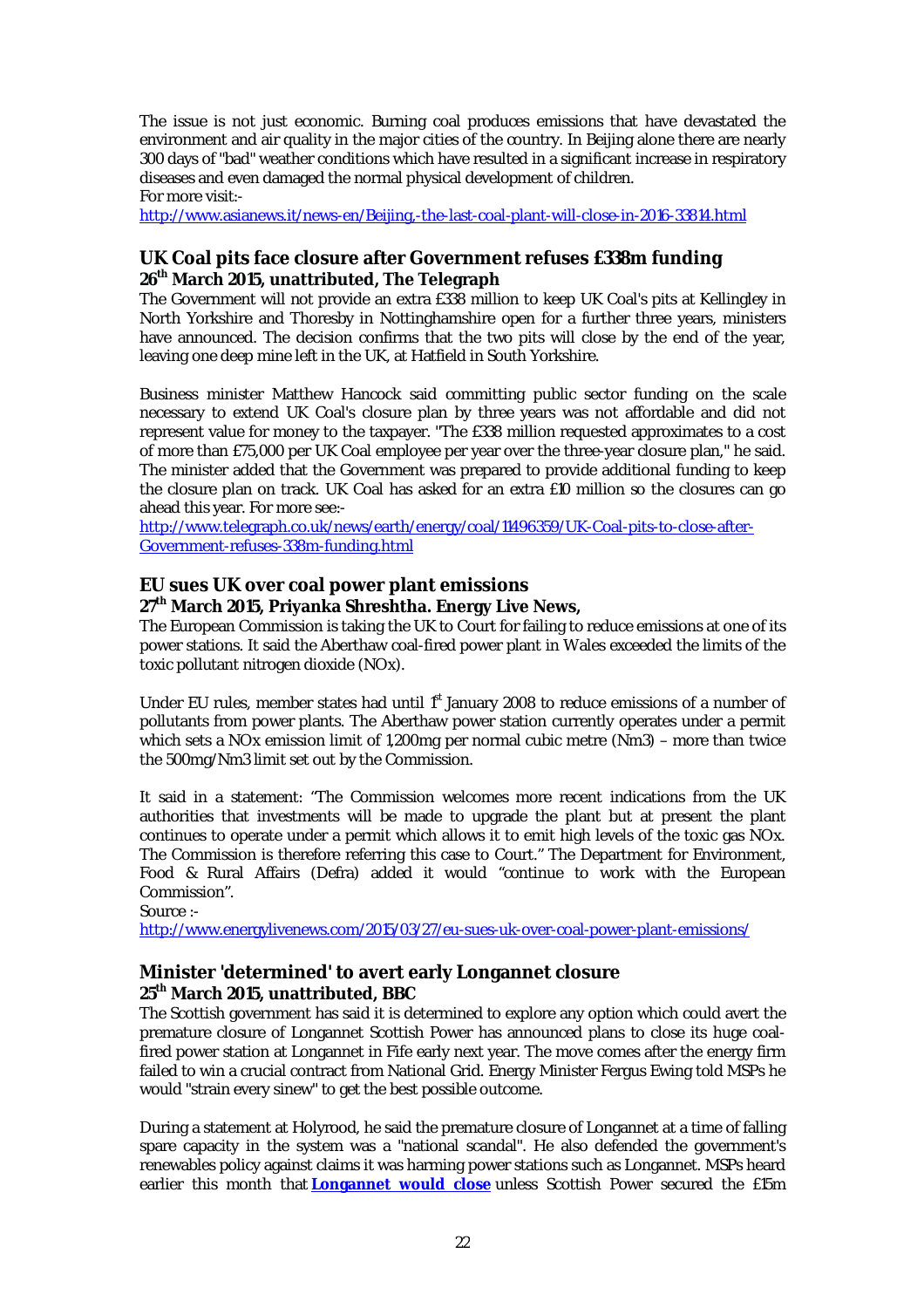National Grid contract, which will run from April 2016 to September 2017. The SSE-operated gas-fired power station at Peterhead won the contract at the expense of Scottish Power and a third bidder.

For more visit:- http://www.bbc.co.uk/news/uk-scotland-scotland-business-32056941

#### **Project worth £4.2m to research new coal power station announced 27th March 2015, unattributed STV News**

A project worth more than £4m to research plans for a new coal power station has been announced. The proposed coal-gasification power plant would be built in Grangemouth and use carbon capture and storage technology. The announcement comes after it was revealed the coal-powered station at Longannet was likely to close next year.

The Fife facility failed to secure a National Grid contract, with owners Scottish Power saying they were "extremely disappointed" at the decision. Now the Seattle-based Summit Power Group will undertake feasibility studies with a view to building their proposed Caledonia Clean Energy Project in Grangemouth. The UK Government's Department for Energy and Climate Change provided £1.7m for the project and the Scottish Government provided £2.5m. Ed Davey, secretary of state for energy and climate change said: "Carbon Capture and Storage could be crucial in helping us meet our ambitious climate change goals. "The UK is one of the world's frontrunners in this sector and the UK Government is leading Europe with its support of the two competition projects at Peterhead in Scotland and White Rose in Yorkshire.

"Developing CCS more widely is vital if it is to become cost-competitive technology, and I'm excited at the prospect of Grangemouth contributing to the UK's low carbon future." A programme of research and development work will now take place over the next 18 months to explore the engineering design of the project. If completed, the project will be the first to combine and integrate coal gasification and carbon capture technologies in a single facility able to produce 570MW of electricity.

For more visit: http://news.stv.tv/stirling-central/315314-project-to-research-new-coal-power-station-ingrangemouth-announced/

## **UN green climate fund can be spent on coal-fired power generation 29th March 2015, Suzanne Goldenberg, The Guardian**

The UN fund to help developing countries fight climate change can be spent on coal-fired power plants – the most polluting form of electricity generation – under rules agreed at a board meeting.

The green climate fund (GCF) refused an explicit ban on fossil fuel projects at the contentious meeting in Songdo, South Korea, last week. "It's like a torture convention that doesn't forbid torture," said Karen Orenstein, a campaigner for Friends of the Earth US who was at the meeting. "Honestly it should be a no-brainer at this point." The fund was set up as part of the ongoing UN climate negotiations to help developing countries finance clean energy and measures to help adapt to climate change.

Its website states: "The fund will promote the paradigm shift towards low-emission and climate-resilient development pathways by providing support to developing countries to limit or reduce their greenhouse gas emissions." It has struggled for support, however, with industrialised countries paying only about 1% of the \$10.2bn (£6.9bn) committed at the UN climate negotiations in Lima last December. The deadline for contributions is 30 April. With no clear rules on climate finance, much of the funds can be channelled to dirty energy, campaigners say.

For more visit:-

http://www.theguardian.com/environment/2015/mar/29/un-green-climate-fund-can-be-spenton-coal-fired-power-generation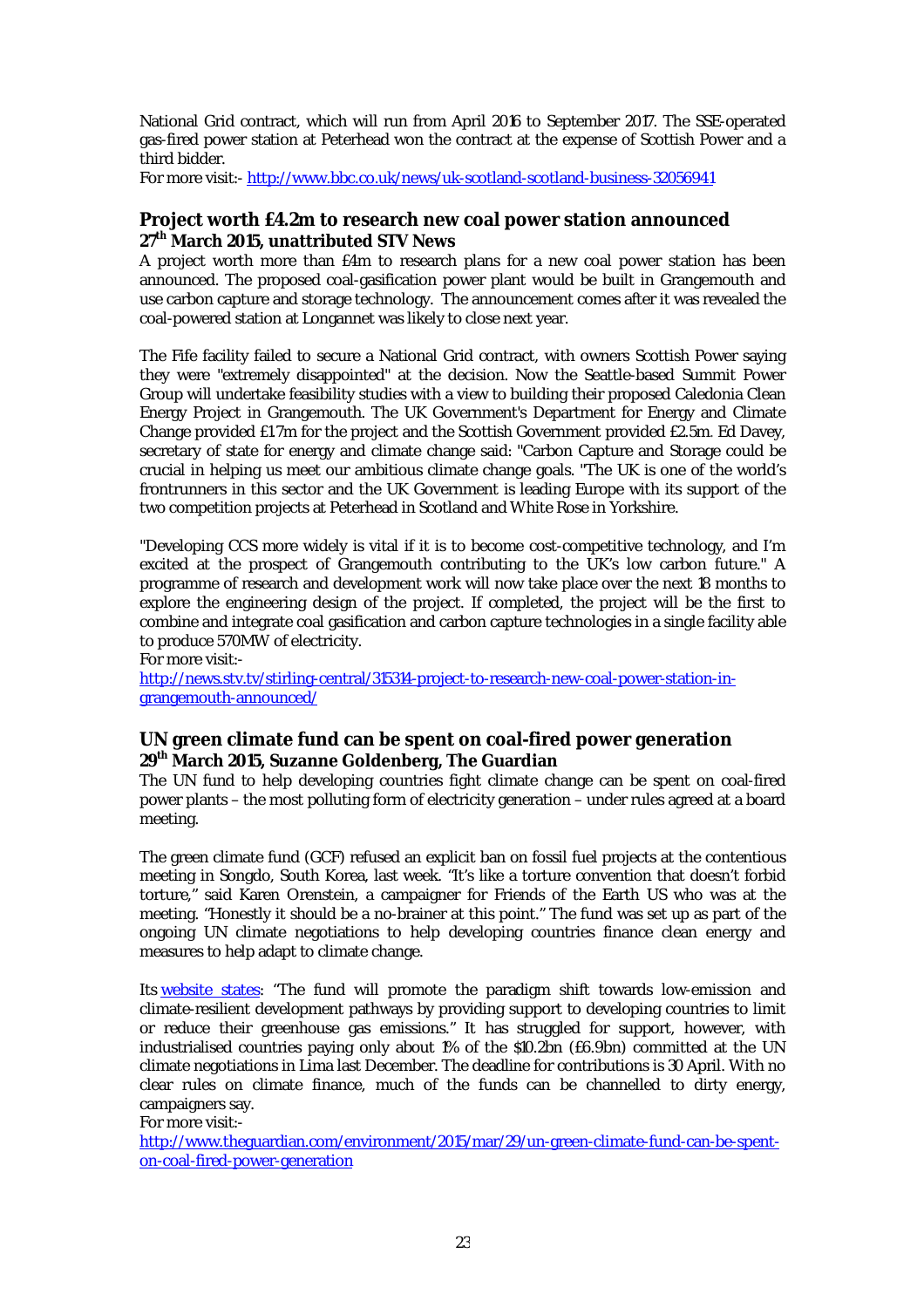## **UK and Scottish governments commit £4.2m for carbon capture research 30th March 2015, Charlotte Malone, blueandgreen tomorrow**

The UK and Scottish governments have jointly committed to providing £4.2 million for industrial and feasibility research for a carbon capture storage coal-gasification power plant located in Grangemouth, Scotland. The latest funding is made up of £1.7 million from the Department of Energy and Climate Change and £2.5 million from the Scottish Government. It will allow Seattle-based Summit Power Group to undertake industrial research and feasibility research with the objective of designing, siting, financing and building the proposed 570 megawatt Caledonia Clean Energy Project.

The project will combine carbon capture technologies with coal gasification at a single facility. The proposed power station will be fitted with technology designed to capture 90% of CO2 emissions, which would then be transported via pipelines and stored 2 kilometres beneath the North Sea. For more see:-

http://blueandgreentomorrow.com/2015/03/30/uk-and-scottish-governments-commit-4-2mfor-carbon-capture-research/

## **Scotland adds to their renewable portfolio with new biomass research center**

#### **30th March 2015, Jaclyn Brandt, Fierce Energy**

Scotland is becoming an important name in renewable energy, and they are adding biomass to that list. An £11 million grant will allow construction to begin on University of St. Andrews' £25 million green energy center, located at a former paper mill on 36 acres at Guardbridge. According to Social Justice Secretary Alex Neil, the loan was provided by the Scottish Partnership for Regeneration in Urban Centres (SPRUCE) Fund, a joint Scottish Government and European Regional Development Fund initiative.

"The construction of the Guardbridge energy centre will act as a springboard for the regeneration of the village, which will provide an economic boost for the wider Fife economy," Neil said. "The centre's projected carbon savings will help the environment and the local area will benefit from the university's commitment to job creation and apprenticeships." For more visit:-

http://www.fierceenergy.com/story/scotland-adds-their-renewable-portfolio-new-biomassresearch-center/2015-03-30

## **Beijing's four major coal-fired power plants will completely shut down 31st March 2015, Cynthia Shahan, Clean Technica**

Coal, which has nearly done in Beijing, is soon to be done itself in Beijing. China is cutting pollution in an effort to lose its role as the world's largest carbon emitter and also clean up the air its citizens breathe. Next year, the last of Bejing's four major coal-fired power plants will completely shut down. China Huaneng Group Corp.'s 845-megawatt power plant will close in 2016. Plants owned by Guohua Electric Power Corp. and Beijing Energy Investment Holding Co. closed this month according to a statement on the website of the city's economic planning agency. Last year, a major power plant owned by China Datang Corp. also shut down. For more visit:-

https://cleantechnica.com/2015/03/31/beijings-four-major-coal-fired-power-plants-willcompletely-shut/

## **Prominent climate change sceptic set to make millions by digging giant open-cast mines on Northumberland family estate 1 st April 2015, Tom Bawden, The Independent**

Viscount Ridley, a prominent climate change sceptic, is to dig two giant open-cast mines on his national park family estate in Northumberland that will produce an estimated £20m of coal – increasing criticism that his championing of fossil fuels is tainted by self-interest.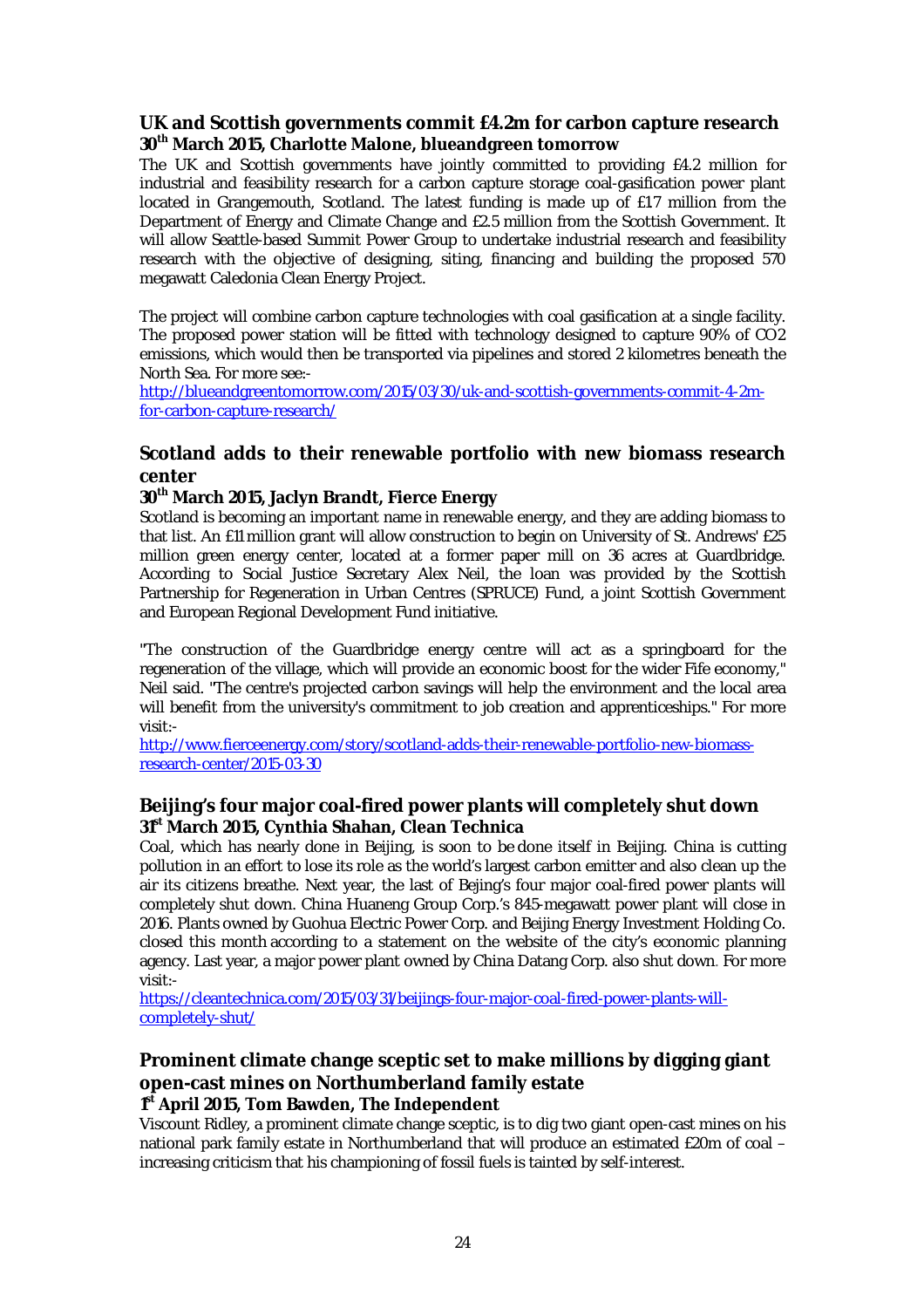The Ridley family have been mining coal on their 18th century Blagdon Estate since the 1940s. The present Viscount Ridley – the Conservative peer, science writer and former banker Matt Ridley – was granted permission for two new mines in 2014.

The Shotton Triangle mine is forecast to produce about 290,000 tons of coal while the Shotton South West site has a target of about 250,000 tons. The mines, first reported by the websiteDeSmogBlog.Com, could generate £21.5m at the current coal price. For more visit:-

http://www.independent.co.uk/news/uk/home-news/prominent-climate-change-sceptic-setto-make-millions-by-digging-giant-opencast-mines-on-northumberland-family-estate-10150247.html

## **Carbon floor price hike will trigger UK coal slowdown, say analysts 2 nd April 2015, Arthur Neslen, The Guardian**

Coal-fired power plants are set to be taken offline this year as a result of the doubling of the UK's top-up carbon tax on Wednesday, according to market analysts. The carbon floor price went up from £9.54 to £18.08 per tonne of CO2, raising the cost of a tonne of carbon for British power plants to £23, when allowances on the EU's emissions trading system (ETS) are factored in.

The carbon floor price was designed to set a minimum price, related to emissions from fossil fuels, which would rise annually and encourage manufacturers to switch to greener fuels. It was introduced in 2013.

"We would expect to see reduced running hours for UK coal power plants from this summer," Yan Qin, a market analyst at Reuters Thomson Point Carbon told the Guardian.

The agency believes that up to 20 TerraWatt hours (TWh) of coal generation could be replaced by gas, with uncertainty about new EU industrial emissions rules next year spurring early action.

Drax, the largest coal-fired power plant in the UK produced 26.2 Twh of electricity in 2013. "The rise in the floor price is putting additional pressure on coal-fired assets for sure," said Dirk Forrister, the president of the International Emissions Trading Association. For more visit: http://www.theguardian.com/environment/2015/apr/02/carbon-floor-price-hike-will-triggeruk-coal-slowdown-say-analysts

## **The huge carbon cost of converting land for biofuel crops 2 nd April 2015, unattributed, Click Green**

The drive to convert land to grow crops to match the demand for biofuels could have caused as much carbon dioxide to be released into the atmosphere as  $34$  coal-fired power  $\mathbb{Z}^n$  plants operating for one year, according to new research.

Clearing grasslands to make way for biofuels may seem counterproductive, but University of Wisconsin-Madison researchers show in a study today that crops, including the corn and soy commonly used for biofuels, expanded onto 7 million acres of new land in the U.S. over a recent four-year period, replacing millions of acres of grasslands.

The study, from UW-Madison graduate student Tyler Lark, geography Professor Holly Gibbs, and postdoctoral researcher Meghan Salmon, is published in the journal Environmental Research Letters and addresses the debate over whether the recent boom in demand for common biofuel crops has led to the carbon-emitting conversion of natural areas. It also reveals loopholes in U.S. policies that may contribute to these unintended consequences. For more visit:-

http://www.clickgreen.org.uk/research/data/125845-the-huge-carbon-cost-of-converting-landfor-biofuel-crops.html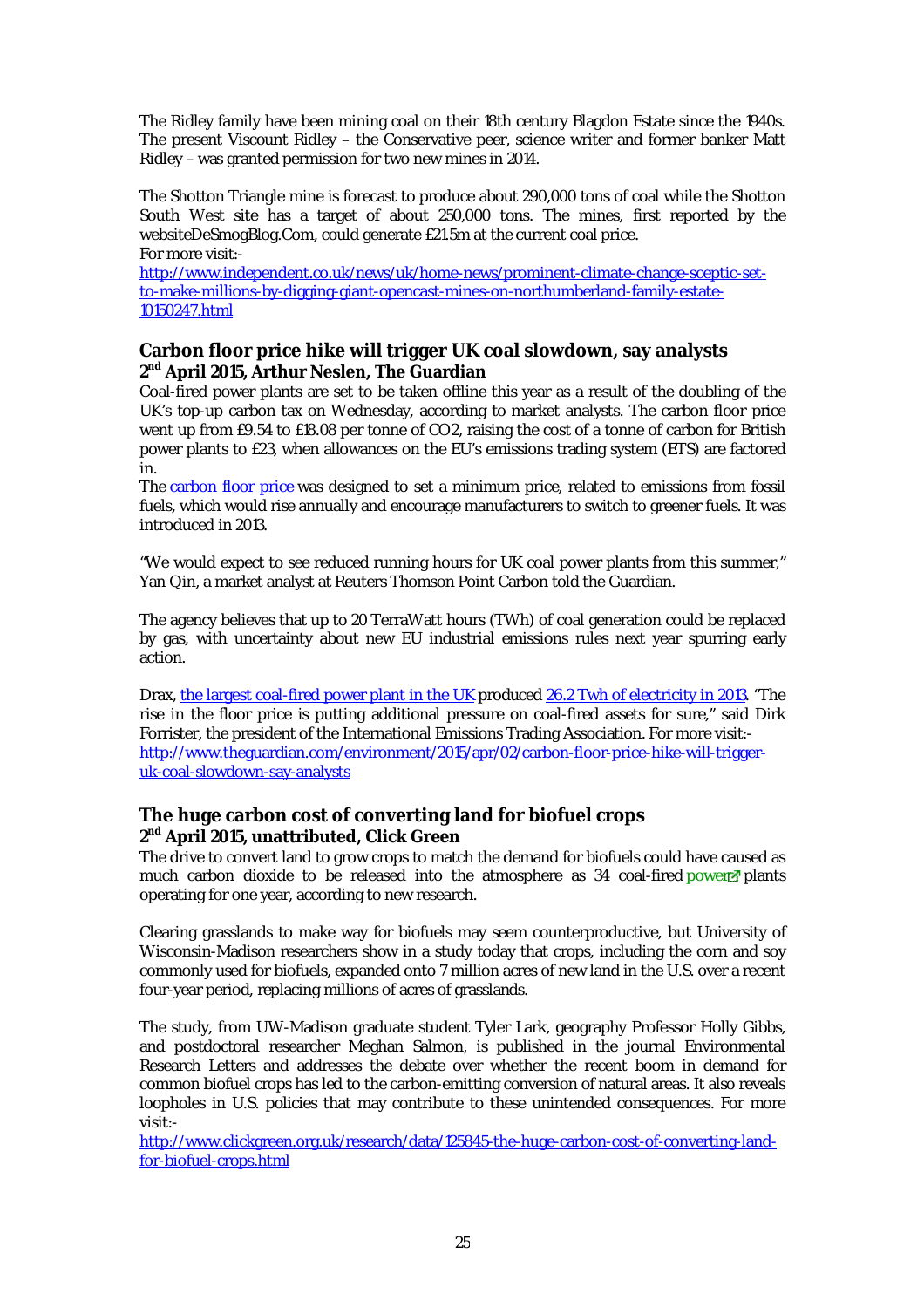## **Ordinary clay can be used for carbon capture 8 th April 2015, unattributed, Science Daily**

Carbon capture will play a central role in helping the nations of the world manage and reduce their greenhouse gas emissions. Many materials are being tested for the purpose of capturing carbon dioxide. New results show that ordinary clay can work just as effectively as more advanced materials. "It is quite remarkable that clay can capture as much  $CO<sub>2</sub>$  as other materials that are being investigated," says Jon Otto Fossum, professor at the Department of Physics at the Norwegian University of Science and Technology (NTNU).

Clay offers many benefits compared to other materials, particularly because other potential materials can be expensive, difficult to produce, toxic and not particularly environmentally friendly. A possible practical future use of this discovery could be to include clays in  $CO<sub>2</sub>$  filters for industrial-scale  $CO<sub>2</sub>$  emissions reduction. "What we are doing is basic research," Fossum says. "It will take more research to develop the technology, so we don't expect clay-based  $CO<sub>2</sub>$  capture to be readily available anytime soon." For more visit:-

http://www.sciencedaily.com/releases/2015/04/150408090319.htm?utm\_source=feedburner&ut m\_medium=email&utm\_campaign=Feed%3A+sciencedaily%2Fmatter\_energy+%28Matter+%26 +Energy+News+--+ScienceDaily%29

## **How unwanted CDs and DVDs could help cut carbon emissions 8 th April 2015, unattributed, Science Daily**

Now that most consumers download and stream their movies and music, more and more CDs and DVDs will end up in landfills or be recycled. But soon these discarded discs could take on a different role: Curbing the release of greenhouse gases. Scientists report a way to turn the discs into a material that can capture carbon dioxide, a key greenhouse gas, and other compounds. For more see:-

**http://www.sciencedaily.com/releases/2015/04/150408113752.htm?utm\_source=feedburn er&utm\_medium=email&utm\_campaign=Feed%3A+sciencedaily%2Fmatter\_energy+%28 Matter+%26+Energy+News+--+ScienceDaily%29**

## **Could abandoned coal mines produce renewable energy? 14th April 2014, Jessica Shankleman, businessGreen**

In a novel example of the transition from high to low carbon infrastructure, researchers in Nottingham have discovered how abandoned coal mines could produce renewable heating for tens of thousands of homes and offices in the UK. As part of a two-year project, researchers at Nottingham Trent University worked with renewable energy firm Alkane Energy to explore how water at the former Markham Colliery in North East Derbyshire could be condensed in a heat pump and fed through a district heating network.

The team took naturally lukewarm water from the mineshaft and pumped it to the surface, where a heat exchanger extracted its thermal energy. The energy was then condensed through a heat pump to increase the temperature further while the water was returned to the mine where it becomes lukewarm again. The team explored a series of old mines in the UK, which they estimate could provide enough heat for around 45,000 homes. Professor Amin Al-Habaibeh of Nottingham Trent's School of Architecture, Design and the Built Environment, who led the study, said he hoped the breakthrough would provide a new lease of life to abandoned mines. For more see:-

http://www.businessgreen.com/bg/news/2403797/could-abandoned-coal-mines-couldproduce-renewable-energy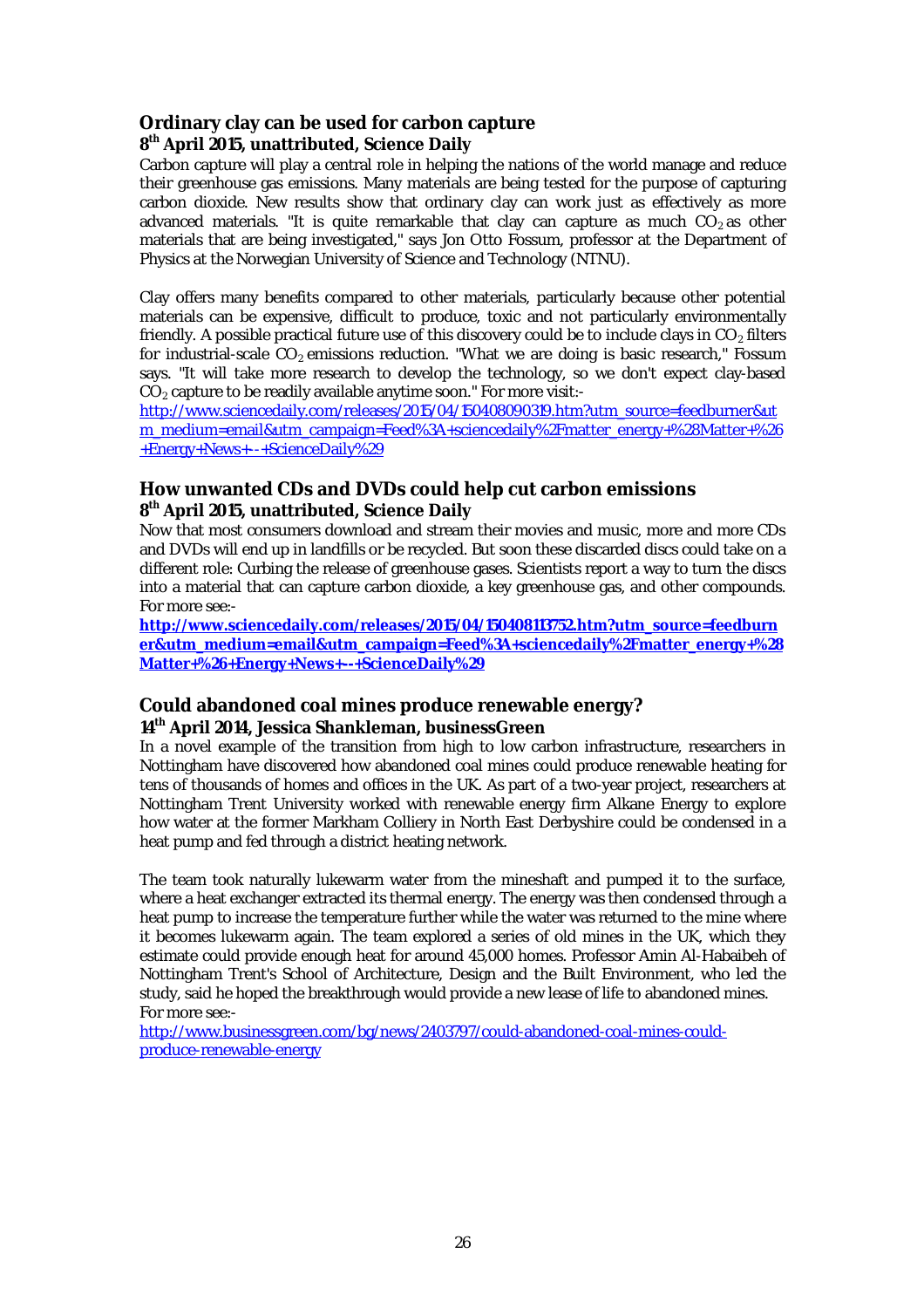# **The Biomass and Fossil Fuel Research Alliance (BF2RA) – Progress Update (April 2015)**

The main objectives of BF2RA are to promote research and other scientific studies into:-

• the production, distribution and use of biomass and fossil fuel and their derivatives.

• the minimisation of by-products arising from the use of biomass and fossil fuel and to assess the environmental impact caused by such materials and the development of products thereof and

• the provision of funding for such work and to publish the useful results, to make grants to any person or persons engaged in or connected with research work, and to advance the education of such persons.

In addition BF2RA has organised the Coal Science Lecture since 2012. To reflect broadening energy interests this event has now been renamed the Energy Science Lecture.

Currently membership of BF2RA comprises seven 'world-class' power generation, equipment supplier, research and coal utilisation organisations, namely, Alstom Power, British Sugar plc., Doosan Power Systems, Drax Group Ltd., EDF Energy, E.ON New Build and Technology Ltd. and EPRI,. To date BF2RA has established a portfolio of 18 R&D projects with several more scheduled to be let later in 2015.

Details of the BF2RA project portfolio together with information about the Energy Science Lecture follow.

#### **BF2RA Project Portfolio**

In early 2014 BF2RA ran its 3<sup>rd</sup> Open Call for Proposals. This Call was extremely successful and resulted in BF2RA offering four research grants (numbers 17-20 in the following list). With the completion of three research projects in 2014 (Grants. 2,3 and 9) there were 14 live projects at the end of 2014.

BF2RA held its  $4<sup>th</sup>$  Open Call for Proposals in early 2015 and the review process of proposals received is now underway. It is anticipated that this latest Call will result in several new projects being let later this year.

Information on the current project portfolio follows. For information on completed projects please refer either to earlier editions of the CRF Newsletter or to the BF2RA website (details given later).

#### **Grant 01 - Dynamic Modelling and Simulation of Supercritical Coal-fired Power Plant with CO2 Capture Ability (2011 to 2015)**

#### **University of Hull. Academic Supervisor - Dr Meihong Wang**

The aim of this project is to develop a dynamic model for the whole supercritical coal-fired power plant. It is proposed to model the water/steam cycle and the air/flue gas cycle of a typical supercritical coal-fired power plant. This dynamic model for supercritical coal-fired power plant will be linked with the dynamic model for  $CO<sub>2</sub>$  post-combustion capture plant (being developed by another PhD project). This will enable us to explore a key design and operation issue whether such a supercritical plant with  $CO<sub>2</sub>$  capture ability can satisfy the UK grid requirement. This research is now essentially complete with the final review meeting scheduled for May 2015.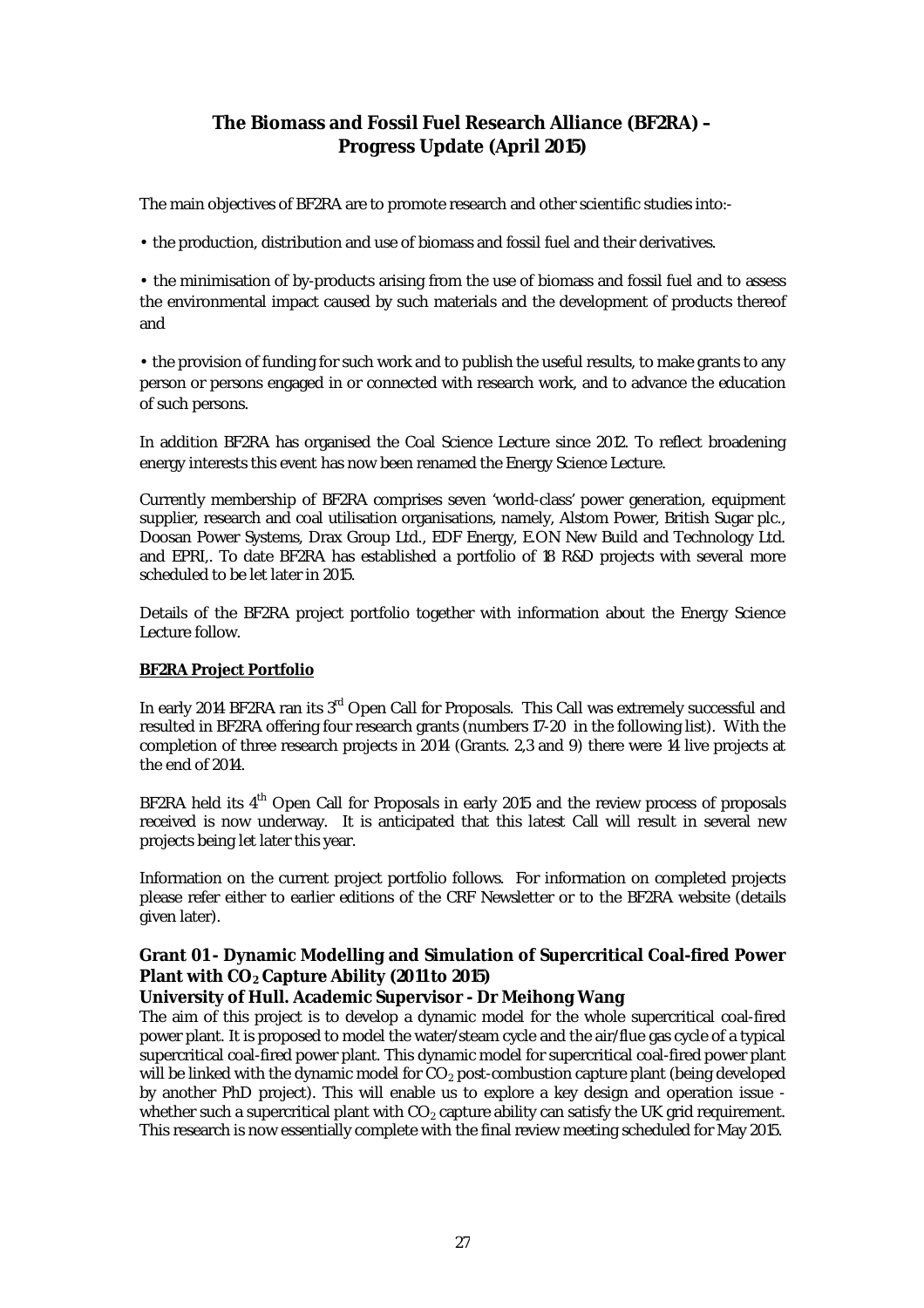## **Grant 04 - Avoiding Sintering of Coal-Fired Shallow Fluidised Beds (2011 to 2015) University of Nottingham. Academic Supervisor – Dr Hao Liu**

The project is focusing on the investigations of the main causes of bed sintering/defluidization during 'lump' coal combustion in shallow fluidized bed combustors. The project is also investigating the effect of co-firing biomass on the bed materials' sintering and fluidization. The 'alkali getter' technique is being explored to alleviate/avoid bed sintering/defluidization during co-firing biomass with lump coal in shallow fluidized beds. This research is scheduled to complete in late 2015.

## **Grant 05 - Milling and Conveyance of Biomass (2011 to 2015)**

#### **University of Nottingham. Academic Supervisor – Dr Carol Eastwick**

The aim of the project is twofold, to investigate milling behaviour of a range of biomass materials and to investigate how these milled biomasses impact pipe wear. This is being achieved by bench scale milling, analysis of the milled products and design and use of a test rig to rank milled products in a test pipeline. This research is scheduled to complete in late 2015.

#### **Grant 06 - A New Classification System for Biomass and Waste Materials for use in Combustion (2011 to 2015)**

#### **University of Nottingham. Academic Supervisor – Professor Colin Snape**

The overall aim of this project is to develop a classification system for non-coal materials, analogous to those which have been widely applied in the utilisation of coals. This includes characterisation of biomass and waste materials in terms their elemental and chemical analyses and investigation of de-volatilisation and char burn-out and to develop the new classification system as a predictive tool for combustion behaviour and its efficacy when applied to blends with coals. This research is scheduled to complete in late 2015.

## **Grant 08 - Modelling chemical and micro-structural evolution across dissimilar interfaces in power plant alloys (2011 to 2015)**

## **University of Nottingham. Academic Supervisor – Professor Graham McCartney**

This project addresses the Materials Development priority theme of the BF2RA call in that it is directly relevant to the performance, in-service, of fusion welded joints between dissimilar alloys (eg steels and nickel alloys or different steel grades). It is also pertinent to the development of advanced plant components which require protective coatings by weld overlay or thermal spraying for the more aggressive operating environments of biomass combustion. This research is scheduled to complete in late 2015.

## **Grant 11 - Development of Novel Coatings to Resist Fireside Corrosion in Biomass-fired Power Plants (2012 to 2015)**

## **Cranfield University. Academic Supervisor – Professor John Oakey**

The fundamental research challenge being addressed in this PhD project, and its overall aim, is to use a novel, rapid coating development methodology to identify coating compositions that will resist the fireside corrosion environments found on super-heater and re-heater tubes in combustion plants firing a high proportion of biomass fuels. This research is scheduled to complete in late 2015.

## **Grant 12 - Integrity of Coated Ferritic Alloys under High Temperature Creep and Fatigue (2012 to 2016)**

## **University of Nottingham. Academic Supervisor – Dr Wei Sun**

The overall aim of this project is to concentrate on investigating the integrity of coated samples subjected to high temperature exposure and steady / cyclic mechanical loadings. Specific objectives include gaining a better understanding of presently developed coatings and the associated key failure mechanisms, ranking of the potential coatings based on testing results and provision of generic understanding of factors limiting coating service life.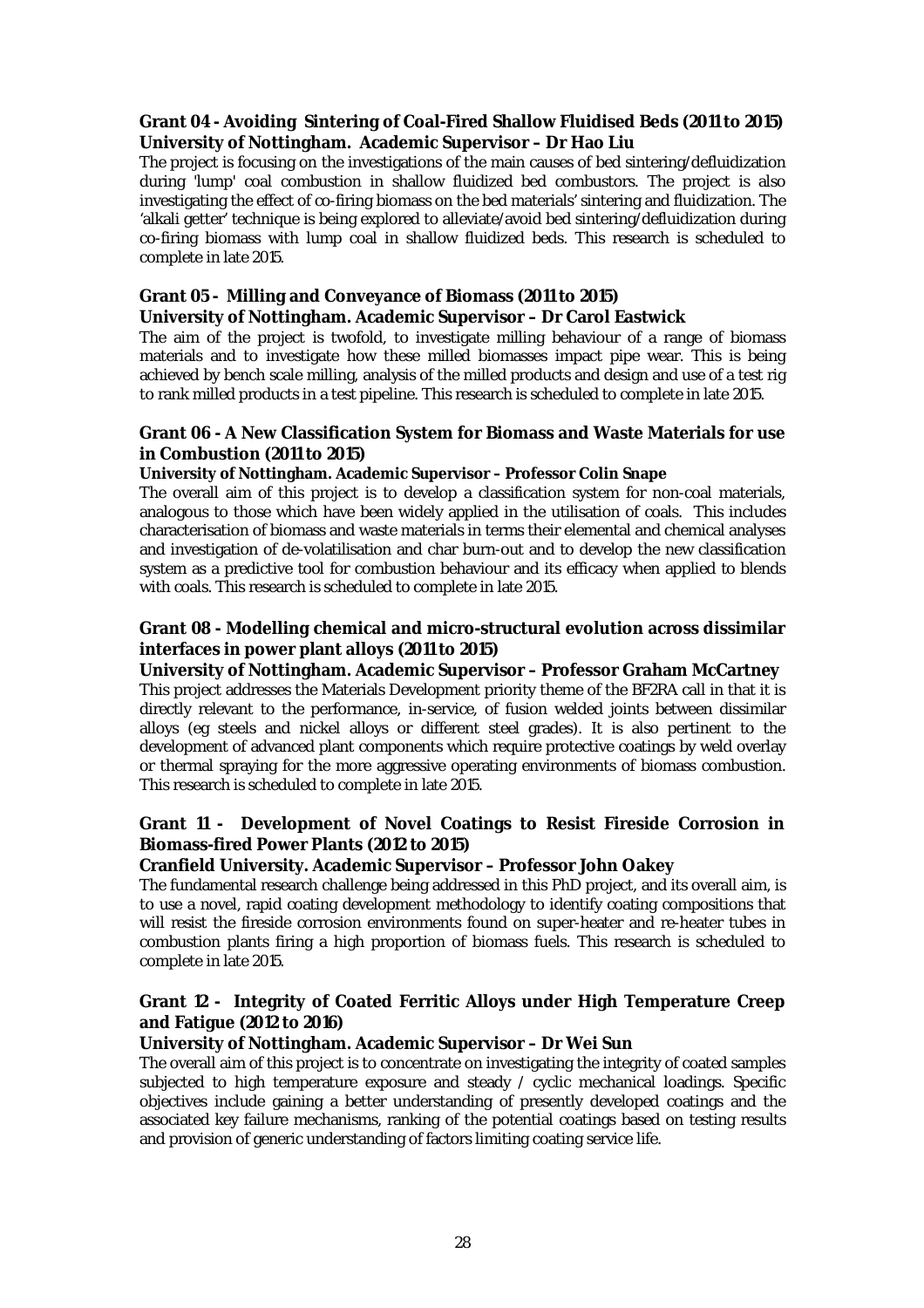## **Grant 14 - Biomass Exacerbated Cyclic Oxidation of Steels in Steam (2013 to 2017) University of Birmingham. Academic Supervisor – Dr Brian Connolly**

The overall aim of this research is the development of a model for steam side oxidation growth and spallation both prior to and after the initial spallation event based on laboratory observations in simulated cyclic steam oxidation experiments. This is building on current research at the University of Birmingham investigating/modelling steam oxidation and spallation of austenitic stainless steels.

## **Grant 15 - Biomass Co-firing to Improve the Burn-out of Unreactive Coals in Pulverised Fuel Combustion (2013 to 2017)**

#### **University of Nottingham. Academic Supervisor – Professor Colin Snape**

The overall aim of this research is to determine for a selection of unreactive bituminous coals the extent to which relatively small emissions of biomass can (i) increase volatile yields and so reducing ignition temperatures and (ii) improve char burn-out. Key deliverables from this research will include an understanding of how biomass can improve the combustion performance of unreactive bituminous coals and quantification of the amount of biomass needed to maximise the beneficial effects.

## **Grant 16 - Modelling of Biomass Milling (2013 to 2017)**

## **University of Nottingham. Academic Supervisor – Dr Carol Eastwick**

This study will use data generated by the Milling and Conveyance of Biomass project (Grant 05) and use this as a base to investigate and validate modelling approaches. The overall aim of the research is to identify the most pragmatic modelling approaches for use in the energy industry and so understand the implications of milling to biomass choices. The output from this research will be a validated model and an understanding of the fundamental science behind biomass milling, with a clear appreciation of the advantages and limitations of the modelling methods.

#### **Grant 17 – Modelling Fireside Corrosion of Super-heaters and Re-heaters following Combustion of Coal and Biomass (2015 to 2018) University of Cranfield**, **Academic Supervisors - Drs Nigel Simms, Joy Sumner and Adriana Encinas-Oropesa**

The overall aim of this research is to develop a suite of interconnected models to predict the degree of fireside corrosion damage experienced by super-heaters/re-heaters in coal- and biomass- fired boilers. The applicability of these models to anticipated future boiler conditions will also be integrated.

## **Grant 18 – Assessment of Spontaneous Combustion Risk including Biomass (2015 to 2018)**

#### **University of Leeds, Academic Supervisors - Professors Jenny Jones and Alan Williams**

The aims of this research are to advance the understanding, diagnostic and predictive capability for detecting self-heating in biomass piles, and for prediction of risk from the knowledge of biomass type and properties. This research will be undertaken in two stages – first there will be 3 to 6 month teams projects and then a circa. three and a half year Ph D study. The start-up meeting was held at Leeds in December 2014 and the research commenced in January 2015.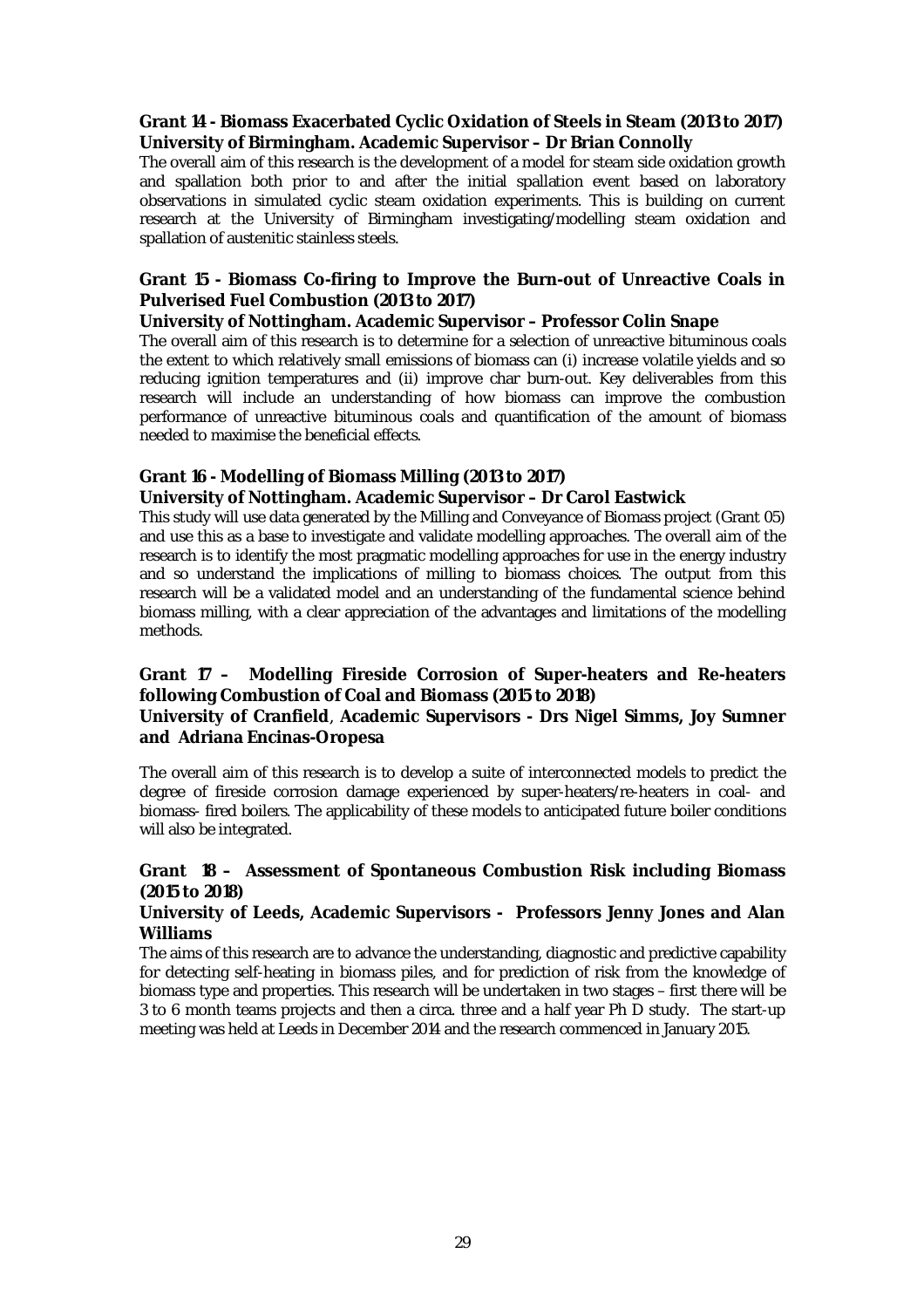## **Grant 19 – Slagging and Fouling Prediction using an Advanced Ash Fusion Test (2014 to 2018)**

#### **University of Nottingham, Academic Supervisors - Professor Ed Lester and Dr Thomas Huddle**

The aim of this project is to develop a novel method to predict the slagging and fouling potential of different types of coals, biomass and blends using an advanced ash fusion test. This 4 year EngD research commenced in October 2014.

# **Grant 20 – Interpretation of Small Specimen Creep Test and Recommendations on Standardisation of Impression Creep Test Method (2014 to 2018)**

**University of Nottingham, Academic Supervisor - Professor Wei Sun**

The aim of this research is to establish a framework for the implementation of the results of small specimen creep testing for assisting in long-term power plant material performance assessment and component life management. Specific objectives will include:-

- Development of improved modelling and data interpretation procedures
- Evaluation and development of ranking methodologies and
- Development of a recommendation for standardisation of power plant applications

This 4 year EngD research commenced in October 2014.

#### **The Energy Science Lecture (Coal Science Lecture until 2014)**

BF2RA has been organising this event since 2012 with the financial help of sponsorship from several organisations including the Coal Research Forum.

The 2014 Lecture was presented by Dr Nigel Burdett of Drax Power and was entitled "Coal and Biomass – Synergies and Opportunities". The lecture was well received by an audience of just under 100 gathered at the Institute of Chartered Accountants for England and Wales (ICEAW) premises at Moorgate, London in late September 2014.

Professor Rachel Thomson of the University of Loughborough has accepted the invitation to present the 2015 ESL that will be held on the 6<sup>th</sup> October 2015 at the ICEAW. Further details will be posted on the BF2RA and CRF websites in due course.

The intention is to extend the format of the ESL event this year to include an afternoon technical session with oral presentation of BF2RA research projects that complete in 2015 and poster presentations of ongoing BF2RA research.

Participation at the ESL event is by invitation only so if you are interested then please email your details to the BF2RA Company Secretary at **bf2ra@gardnerbrown.co.uk** for an invitation.

**For further information about BF2RA and Membership please visit** www.bf2ra.org **or email** technical@bf2ra.org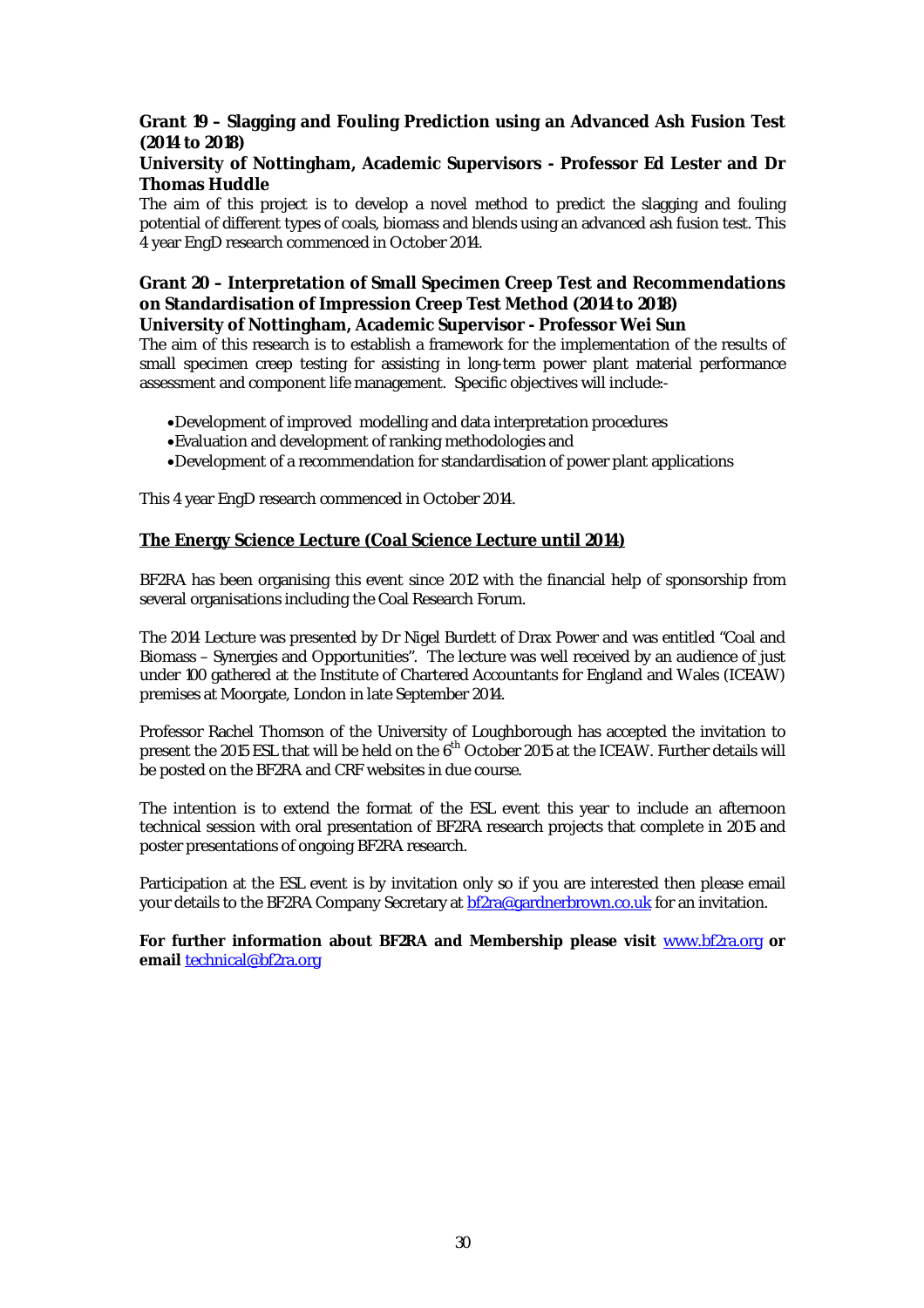# **CALENDAR OF COAL RESEARCH MEETINGS AND EVENTS**

| Date                                                                  | Title                                                                                                                                                                                                                                                                                                | Location                                                                      | Contact                                                                                                                                                                                                                      |
|-----------------------------------------------------------------------|------------------------------------------------------------------------------------------------------------------------------------------------------------------------------------------------------------------------------------------------------------------------------------------------------|-------------------------------------------------------------------------------|------------------------------------------------------------------------------------------------------------------------------------------------------------------------------------------------------------------------------|
| Thursday 14 <sup>th</sup> May<br>2015                                 | "Minerals Engineering<br>$2015''$ ,<br>organised by the Minerals<br><b>Engineering Society,</b><br>(MES), and co-sponsored<br>by the Coal Research<br>Forum, (CRF), and the<br><b>South Midlands Mining</b><br>and Minerals Institute,<br>(SMMMI)                                                    | Yew Lodge Hotel,<br>Kegworth, East<br>Midlands.                               | Mr. Andrew Howells,<br>Secretary of the MES,<br>Tel: 01909-591787<br>Mobile: 07510-256626.<br>E-mail: hon.sec.mes@lineone.net                                                                                                |
| 31 <sup>st</sup> May to 4 <sup>th</sup> June<br>2015                  | 40 <sup>th</sup> International Technical<br>Conference on Clean Coal &<br><b>Fuel Systems</b>                                                                                                                                                                                                        | Sheraton Sand<br>Hotel,<br>Clearwater,<br>Florida, USA                        | For more information visit:<br>http://www.coaltechnologies.com/pages/call_f<br>or papers.html                                                                                                                                |
| 9 <sup>th</sup> to 11 <sup>th</sup> June 2015                         | Power-Gen Europe &<br>Renewable Energy World<br>Europe 2015                                                                                                                                                                                                                                          | Amsterdam,<br><b>Netherlands</b>                                              | For details visit:-<br>http://s36.a2zinc.net/clients/pennwell/PGE2015<br>/Public/Content.aspx?ID=41884&_ga=1.2186746<br>49.1157970709.1408389995                                                                             |
| Monday 20 <sup>th</sup> to<br>Wednesday 22 <sup>nd</sup> July<br>2015 | 1 <sup>st</sup> Chemistry in Energy<br>Conference<br>(1 <sup>st</sup> CEC)                                                                                                                                                                                                                           | Heriot-Watt<br>University,<br>Edinburgh,<br>Scotland                          | For more information visit the Conference<br>website, www.chemistryinenergy.org, where<br>the Call for Abstracts is still open for poster<br>presentations                                                                   |
| 16 <sup>th</sup> to 17 <sup>th</sup> September<br>2015                | 5 <sup>th</sup> IEA CCC Workshop on<br>Cofiring biomass with Coal                                                                                                                                                                                                                                    | Drax power station,<br>Yorkshire                                              | For details visit:-<br>http://cofiring5.coalconferences.org/ibis/cofirin<br>g5/home                                                                                                                                          |
| 27 <sup>th</sup> September to 1 <sup>st</sup><br>October 2015         | 2015 International<br>Conference on Coal Science<br>and Technology, (ICCS&T)                                                                                                                                                                                                                         | Melbourne,<br>Australia                                                       | For all event information,<br>www.engineersaustralia.org.au/iccst-2015                                                                                                                                                       |
| 5 <sup>th</sup> to 8 <sup>th</sup> October 2015                       | International Pittsburgh Coal<br>Conference                                                                                                                                                                                                                                                          | University of<br>Pittsburgh,<br>Swanson School of<br>Engineering              | For details visit:-<br>http://www.engineeringx.pitt.edu/pcc/                                                                                                                                                                 |
| Tuesday 6 <sup>th</sup> October<br>2015                               | The 2015 Energy Science<br>Lecture Organised by the<br><b>Biomass and Fossil Fuel</b><br>Research Alliance, (BF2RA),<br>with sponsorship from the<br><b>British Coal Utilisation</b><br>Research Association,<br>(BCURA), to be presented by<br>Prof. Rachel Thompson,<br>University of Loughborough | The Chartered<br>Accountants' Hall,<br>1, Moorgate Place,<br>London, EC2R 6EA | Mr. J.D.Gardner,<br>BF2RA Company Secretary,<br>Gardner Brown Ltd.,<br>Calderwood House,<br>7 Montpellier Parade,<br>Cheltenham, GLOS, GL501UA.<br>Tel: 01242-224886<br>Fax: 01242-577116<br>E-mail: john@gardnerbrown.co.uk |
| Late October/Early<br>November 2015                                   | "Prioritising CCS R&D to<br>Achieve Cost Reduction",<br><b>Joint CRF APG</b><br><b>Division/Advance Power</b><br><b>Generation Technologies</b><br>Forum, (APGTF), Seminar                                                                                                                           | A London<br>Location                                                          | Mr. Peter Sage<br><b>Chairman of the CRF Advance Power</b><br><b>Generation Division</b><br>Tel: 01242-233509<br>E-mail: p_sage@sky.com                                                                                      |
| 17 <sup>th</sup> to 20 <sup>th</sup> November<br>2015                 | 11 <sup>th</sup> Workshop on mercury<br>emissions from coal                                                                                                                                                                                                                                          | GRT Grand Hotel,<br>Chennai,<br>Tamil Nadu, India                             | For details visit:-<br>http://mec11.coalconferences.org/ibis/MEC11/h<br>ome                                                                                                                                                  |